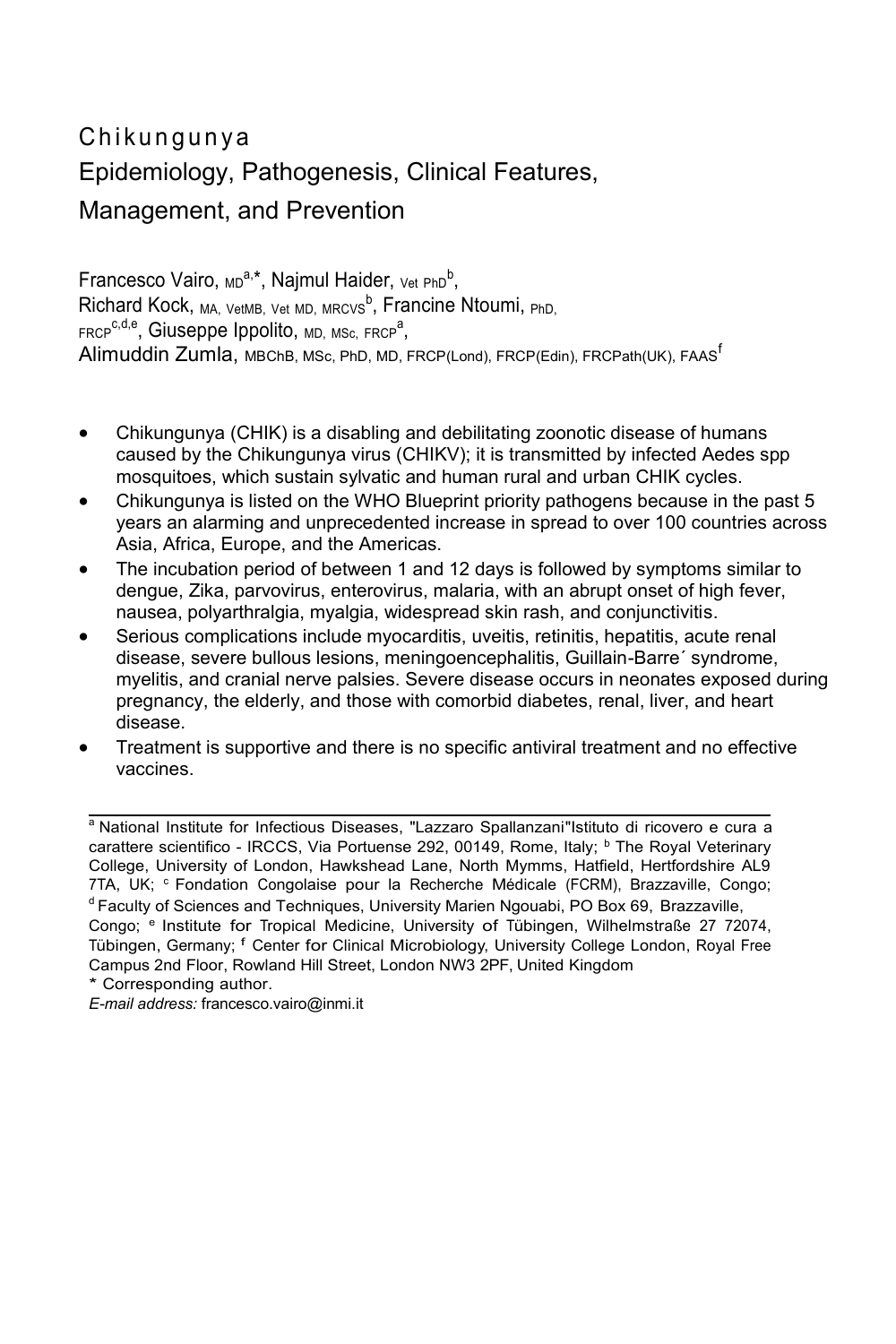## INTRODUCTION

Chikungunya (CHIK) is a disabling and debilitating zoonotic disease of humans caused by the Chikungunya virus (CHIKV), which is transmitted by CHIKV-infected *Aedes* spp mosquitoes [\(Fig](#page-1-0) 1)[.](#page-17-0) The primary CHIKV reservoir hosts are nonhuman primates.<sup>1</sup> Chikungunya is listed on the WHO Blueprint priority pathogens [\(https://www.who.int/](https://www.who.int/blueprint/en/) [blueprint/en/\)](https://www.who.int/blueprint/en/) because in the past 5 years, an alarming and unprecedented increase in spread has occurred with cases reported from more than 100 countries across the Americas, Africa, Europe, and Asia, affecting millions of people [\(Fig.](#page-2-0) 2).

## **HISTORICAL**

CHIKV most likely originated in East and central Africa where the virus is endemic to a sylvatic cycle between mosquitoes and nonhuman primates living in forests. In 1952, CHIK was described during an outbreak on the Makonde plateau in southern Tanzania on the border with Mozambiqu[e.](#page-17-1)<sup>2</sup> CHIKV was isolated from the serum of a febrile patient during an outbreak of an exanthematous febrile disease. Soon after in 1953, CHIKV was isolated in mosquitoes of the *Aedes aegypti* (*Ae aegypti*), and the virus was placed in arbovirus group  $A<sup>3</sup>$  There are remarkable similarities between the clinical syndromes caused by dengue virus and CHIKV.<sup>4</sup> [B](#page-18-1)efore the discovery of CHIKV, cases were mostly diagnosed and treated as malaria or dengue. The actual name Chikungunya is derived from the Makonde tribe (Kimakonde language) meaning "that which bends up" or "to become contorted," which describes the stooped bent posture of patients with CHIKV who develop joint pain [\(Virusnet.com\)](http://virusnet.com/). The virus is maintained in a complex sylvatic and rural cycle, progressing to an urban cycle every 5 to 20 years, causing global pandemics [\(Fig.](#page-2-1) 3). Following discovery of CHIK in Tanzania, it was identified in Uganda and sub-sequently in many other sub-Saharan African countries<sup>[5](#page-18-2)</sup> with global spread in the ensuing years (see [Fig.](#page-2-0) 2). These CHIKV strains were grouped in a single lineage and named after the geographic location as East, Central and South Africa (ECSA) CHIKV lineage. A different monophyletic group was identified during outbreaks in Asia from 1958 to 1973 and called Asian CHIKV lineage.<sup>[6,7](#page-18-3)</sup> These different geographic genotypes exhibit differences in their transmission cycles. In Asia, the CHIKV seems to be maintained in an urban cycle with Ae *aegypti* mosquito vectors, whereas CHIKV transmission inAfrica involves a sylvatic cycle, primarily with *Ae furcifer* and*Ae africanus* mosquitoes. A distinct CHIKV clade, the West Africa lineage, was isolated from West Africa, and this

<span id="page-1-0"></span>

Fig. 1. Mosquito vector of CHIKV: female *Aedes aegypti* mosquito. A close-up lateral view of the female *Aedes aegypti* mosquito from a left lateral perspective, feeding on the human host with distended abdomen filled with host blood. (*Courtesy of* US-CDC, Public Health Image Library (PHIL) [https://phil.cdc.gov/Details.aspx?pid59260.](https://phil.cdc.gov/Details.aspx?pid=9260))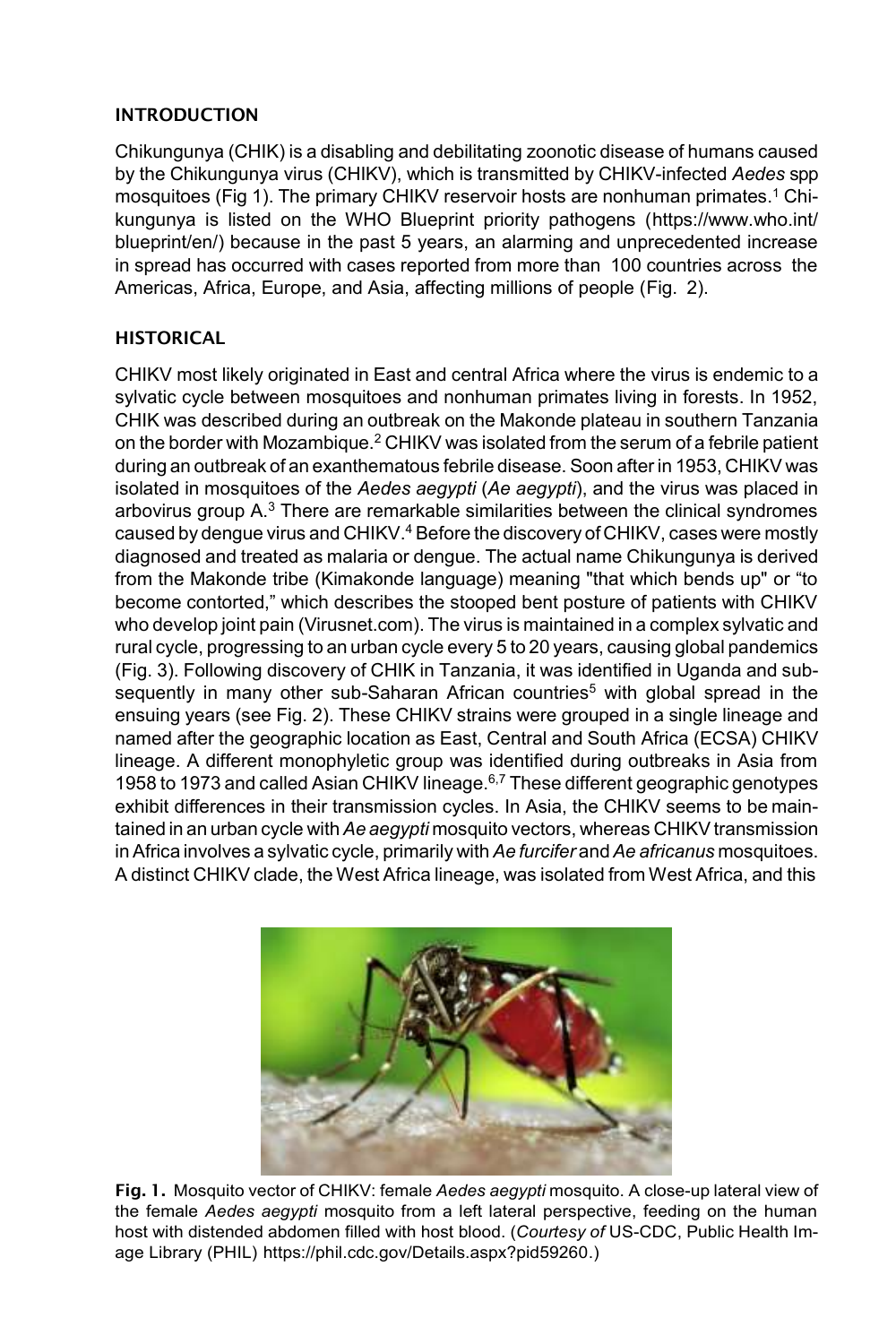

<span id="page-2-0"></span>Fig. 2. World map showing countries and territories reporting CHIKV. (*Data from* The Centers for Disease Control[: https://www.cdc.gov/chikungunya/geo/index.html.](https://www.cdc.gov/chikungunya/geo/index.html))



<span id="page-2-1"></span>Fig. 3. The transmission cycles of Chikungunya virus as described in Althouse et al (2018). A) The sylvatic cycles of Chikungunya virus exists primarily in Africa between non-human primates, rodents and possibly in bats and forest-dwelling *Aedes species* (*Ae. albopictus*, *Ae. furcifer*, *Ae africanus, Ae. taylori*). B) The rural transmission occur when rural population bitten by infected forest-dwelling mosquitoes, especially by *Ae albopictus*. C) Movement of infected humans can result in establishment of a large urban transmission through urban *Aedes mosquitoes* (*Ae. aegypti and Ae. albopictus*), where a human-mosquito-humancycle is established. *Ae. albopictus* feeds on a range of hosts including humans and wild mammals whereas *Ae. aegypti* primarily feeds on human, and most forest dwelling *Aedes species* (*Ae. furcifer*, *Ae africanus, Ae. taylori*) feeds primarily on animals. (*Date from* Althouse, B. M. *et al.* Role of monkeys in the sylvatic cycle of chikungunya virus in Senegal. *Nat. Commun.*  (2018); and adapted from Petersen, L. R., Stramer, S. L. & Powers, A. M. Chikungunya Virus: Possible Impact on Transfusion Medicine. *Transfus. Med. Rev.* (2010); with permission.)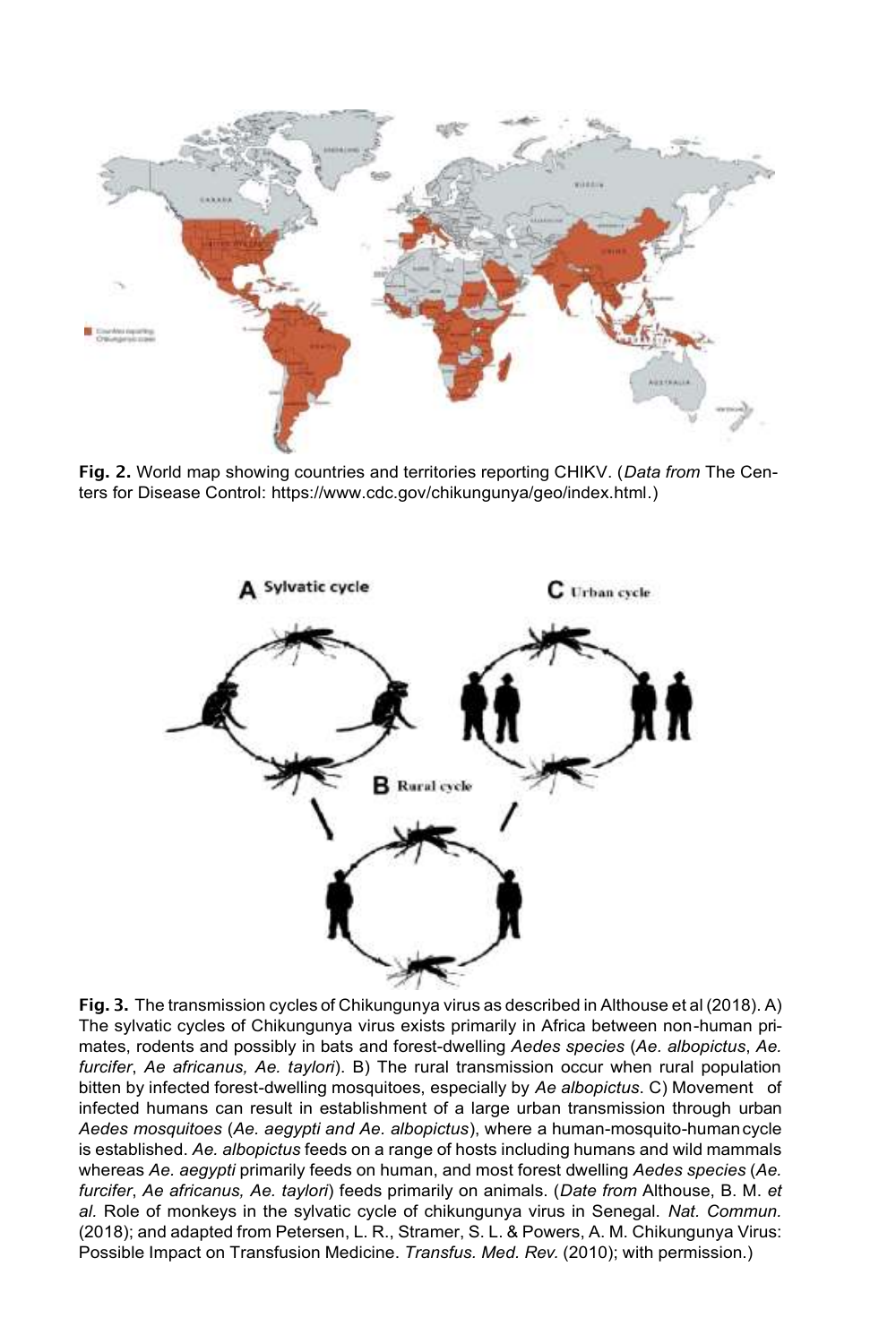has been circulating in the past 30 years. The 2 major enzootic CHIKV lineages in Africa were introduced from eastern Africa into Asia between 1920 and 1950. The more recent Indian Ocean and Indian epidemic CHIKV strains emerged independently from the mainland of East Africa[.](#page-18-4)<sup>8</sup> This lineage has been called the Indian Ocean Lineage (IOL) and has been repeatedly associated with outbreaks from 2005 to 2014.[8,9](#page-18-4)

## **EPIDEMIOLOGY** *The Chikungunya Virus*

during infection.'<sup>6</sup> Transframe protein TF is produced as a result of C[-](#page-18-11)terminal extension<br>of 6K protein in the 1 frame.<sup>17</sup>–It retains ion-channel activity similar to that of 6K and Phylogenetic analysis has shown 4 different genotypes of CHIKV based on geographic regions: the west African genotype (Senegal and Nigeria), the ECSA genotype, the Asian genotype, and the IOL genotype.  $4,6,7,10$  CHIKV is an enveloped, spherical, single-stranded positive-sense RNA alphavirus belonging to the family Togaviridae. It has a genome size of w12 kb, and it consists of 2 open reading frames cleaved into 4 nonstructural proteins (nsP1, nsP2, nsP3, and nsP4)<sup>[11](#page-18-5)</sup> and 5 structural proteins (C, E3, E2, 6K, and E1).<sup>[12](#page-18-6)</sup> E1 and E2 are surface glycoproteins, 439 and 423 amino acids long, respectively.<sup>[13](#page-18-7)</sup> E1 and E2 carry the major viral epitopes and participate in the attachment and the entry of the virus into target cells, where E2 is responsible for receptor binding and E1 for membrane fusion.<sup>[14](#page-18-8)</sup> E3 consists of 64 amino acids that are required for E3-E2-6K-E1 or E3-E2-TF polyprotein translocation into the endo- plasmic reticulum for virus spike formation.[15](#page-18-9) The 6K protein is a cation-selective ion channel that causes increased cell permeability to monovalent cations and virion budding during infection.[16](#page-18-10) Transframe protein TF is produced as a result of C-terminal extension seems to be important for assembly and release of the virus particle.<sup>[17](#page-18-11)</sup> Although the nonstructural proteins nsP1-nsP4 are primarily associated with the viral replication process,[18,19](#page-18-12) they have additional functions during the viral infection, just like in other alphaviruses.[20](#page-18-13) Nonstructural proteins are not packaged into the final vi- rions, and hence the structural proteins (mainly surface glycoproteins E2 and E1) are the key targets of the host humoral immune response and of most CHIK vaccines.<sup>[21](#page-18-14)</sup>

# *Global Distribution, Transmission, and Chikungunya Virus Outbreaks*

Human cases of CHIK have been reported from all continents affecting males and females of all age groups. The CHIKV circulates between mosquitoes and naive human hosts in cyclical form similar to dengue viruses. Until 5 years ago, most CHIK cases were reported from Africa, Asia, Europe, and the Indian and Pacific Oceans. Interna-tional travel led to the spread of CHIKV to Europe and focused global attention.<sup>[22](#page-18-15)</sup>The first local transmission of CHIKV in the Americas was identified in Caribbean countries and territories in 2013 and subsequently spread rapidly throughout the Americas<sup>[23](#page-18-16)</sup> (se[e Fig. 2\)](#page-2-0). To date, human cases of CHIK have been found in more than 100 countries [\(Table](#page-4-0) 1).

Large outbreaks were reported in Comoros in 2005 with approximately 215,000  $\text{cases}^{\text{24}}$  $\text{cases}^{\text{24}}$  $\text{cases}^{\text{24}}$  and in Reunion Island between March 2005 and April 2006 with 255,000 cases.[25](#page-19-1) The spread of CHIKV to the islands of the Indian Ocean, India, and Southeast Asia after a large outbreak in Kenya in 2004 has been a key factor in focusing global attention. Selected outbreaks in various countries are listed in [Table](#page-5-0) 2. CHIKV subsequently spread beyond its original tropical locations in Africa and the Indian subcontinent, becoming a serious emerging issue in temperate regions of Europe and the Americas with autochthonous small outbreaks occurring as a consequence of spillover from endemic tropical areas in continental Europe: Italy in 2007, and in France in 2010, in 2014, and 2017. $26-29$  $26-29$  In 2017, a major outbreak in Italy was concentrated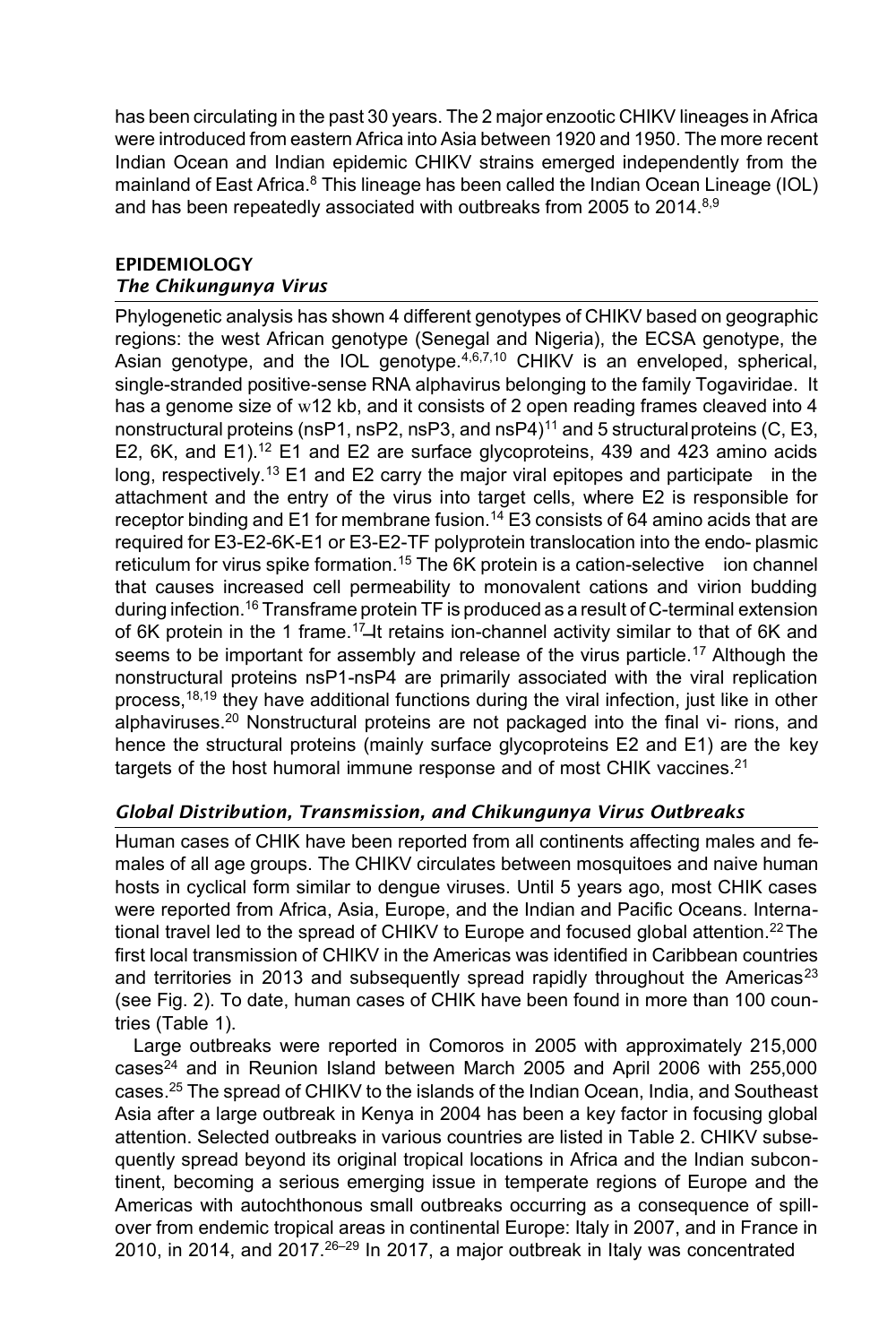<span id="page-4-0"></span>

| Table 1<br>Countries where CHIKV human infections have been reported |                                                                                                                                                                                                                                                                                                                                                                                   |                                                                                                                                                                                                                                                                                                                                                                                                                            |  |
|----------------------------------------------------------------------|-----------------------------------------------------------------------------------------------------------------------------------------------------------------------------------------------------------------------------------------------------------------------------------------------------------------------------------------------------------------------------------|----------------------------------------------------------------------------------------------------------------------------------------------------------------------------------------------------------------------------------------------------------------------------------------------------------------------------------------------------------------------------------------------------------------------------|--|
| Continent                                                            | Country                                                                                                                                                                                                                                                                                                                                                                           |                                                                                                                                                                                                                                                                                                                                                                                                                            |  |
| Africa                                                               | • Angola<br>$\cdot$ Benin<br>• Burundi<br>• Cameroon<br>• Central African Republic<br>• Comoros<br>• Cote d'Ivoire<br>• Democratic Republic of the<br>Congo<br>• Djibouti<br>• Equatorial Guinea<br>• Gabon<br>• Guinea<br>• Kenya<br>• Madagascar                                                                                                                                | • Mauritius<br>• Mayotte<br>• Mozambique<br>• Nigeria<br>• Republic of the Congo<br>• Reunion<br>• Senegal<br>• Seychelles<br>• Sierra Leone<br>• South Africa<br>• Somalia<br>• Sudan<br>• Tanzania<br>• Uganda<br>• Zimbabwe                                                                                                                                                                                             |  |
| Asia<br>Europe                                                       | • Malawi<br>• Bangladesh<br>• Bhutan<br>• Cambodia<br>• China<br>• India<br>• Indonesia<br>• Laos<br>• Malaysia<br>• Maldives<br><u>• Myanmar (Burma)</u><br>$\cdot$ France                                                                                                                                                                                                       | • Nepal<br>• Pakistan<br>• Philippines<br>• Saudi Arabia<br>• Singapore<br>• Sri Lanka<br>• Thailand<br>• Timor-Leste<br>• Vietnam<br>• Yemen                                                                                                                                                                                                                                                                              |  |
|                                                                      | • Italy<br><u>•Spain</u>                                                                                                                                                                                                                                                                                                                                                          |                                                                                                                                                                                                                                                                                                                                                                                                                            |  |
| Americas                                                             | • Anguilla<br>• Antigua and Barbuda<br>• Argentina<br>• Aruba<br>• Bahamas<br>• Barbados<br>• Belize<br>• Bolivia<br>• Brazil<br>• British Virgin Islands<br>• Cayman Islands<br>• Colombia<br>• Costa Rica<br>• Cuba<br>• Curacao<br>• Dominica<br>• Dominican Republic<br>• Ecuador<br>• El Salvador<br>• French Guiana<br>• Grenada<br>• Guadeloupe<br>• Guatemala<br>• Guyana | • Haiti<br>• Honduras Jamaica<br>• Martinique<br>• Mexico<br>• Montserrat<br>• Nicaragua<br>• Panama<br>• Paraguay<br>• Peru<br>• Puerto Rico<br>• Saint Barthelemy<br>• Saint Kitts and Nevis<br>• Saint Lucia<br>• Saint Martin<br>• Saint Vincent and the<br>Grenadines<br>• Sint Maarten<br>• Suriname<br>• Trinidad and Tobago<br>• Turks and Caicos Islands<br>• Venezuela<br>• United States<br>• US Virgin Islands |  |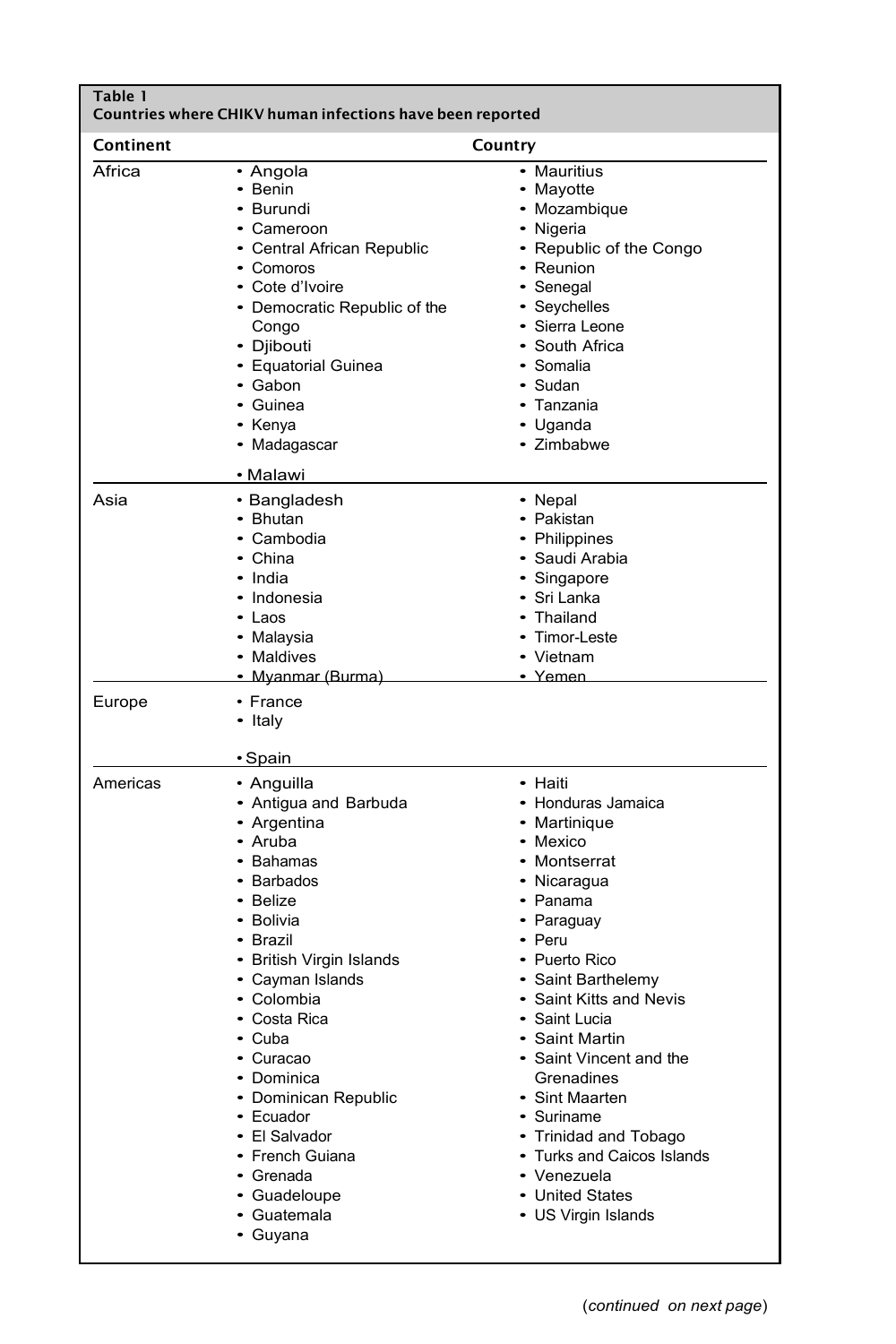| Table 1<br>(continued)     |                                                                                                                          |                                                                                                |
|----------------------------|--------------------------------------------------------------------------------------------------------------------------|------------------------------------------------------------------------------------------------|
| Continent                  | Country                                                                                                                  |                                                                                                |
| Oceania/Pacific<br>Islands | • American Samoa<br>• Cook Islands<br>• Federal States of Micronesia<br>$\cdot$ Fiji<br>• French Polynesia<br>• Kiribati | • Marshall Islands<br>• New Caledonia<br>• Papua New Guinea<br>• Samoa<br>• Tokelau<br>• Tonga |

(*Courtesy of* The Centers for Disease Control: [https://www.cdc.gov/chikungunya/geo/index.html.](https://www.cdc.gov/chikungunya/geo/index.html))

around 3 main foci (Anzio, Rome, Guardavalle Marina) in 2 different regions, Lazio (Anzio, Rome) and Calabria (Guardavalle Marina), in Central and Southern Italy.<sup>[30](#page-19-3)</sup> Phylogenetic analysis showed that the CHIKV from the Lazio outbreak belonged to the ECSA clade and clusters within the IOL.<sup>[31](#page-19-4)</sup>

In Africa, CHIKV epidemics have been reported from Central African Republic, Guinea, Burundi, Angola, Uganda, Malawi, Nigeria, Democratic Republic of the Congo, South Africa, and Nigeria. In June 2004 in an outbreak that occurred in Lamu Atoll, Kenya, and spread to Mauritius, Seychelles, Comoros, and Reunion Is- land, almost half a million cases were reported. Several other epidemics occurred in all southwestern Indian Ocean islands except Madagascar from 2005 to 2007. In 2011, a CHIKV epidemic occurred in the Democratic Republic of the Congo (317 cases), Pool (460 cases), and Brazzaville (7014 cases).

<span id="page-5-0"></span>

| Table 2<br>Major global outbreaks of CHIKV |                                                                                |
|--------------------------------------------|--------------------------------------------------------------------------------|
| Year                                       | Country                                                                        |
| 1954                                       | United Republic of Tanzania                                                    |
| 1999-2000                                  | Democratic Republic of Congo                                                   |
| $2005$ to date                             | Islands of the Indian Ocean<br><b>Maldives</b><br>India<br>Myanmar<br>Thailand |
| 2006-2007                                  | India                                                                          |
| 2007                                       | Gabon                                                                          |
| 2007                                       | Italy                                                                          |
| 2011                                       | Republic of Congo                                                              |
| 2013                                       | France                                                                         |
| 2014                                       | Pacific Islands (Cook, Marshall, and others)                                   |
| 2015                                       | Americas                                                                       |
| 2016                                       | Pakistan                                                                       |
| 2017                                       | Italy                                                                          |
| 2017                                       | Kenya                                                                          |
| 2019                                       | Republic of Congo                                                              |
| 2019                                       | Democratic Republic of Congo                                                   |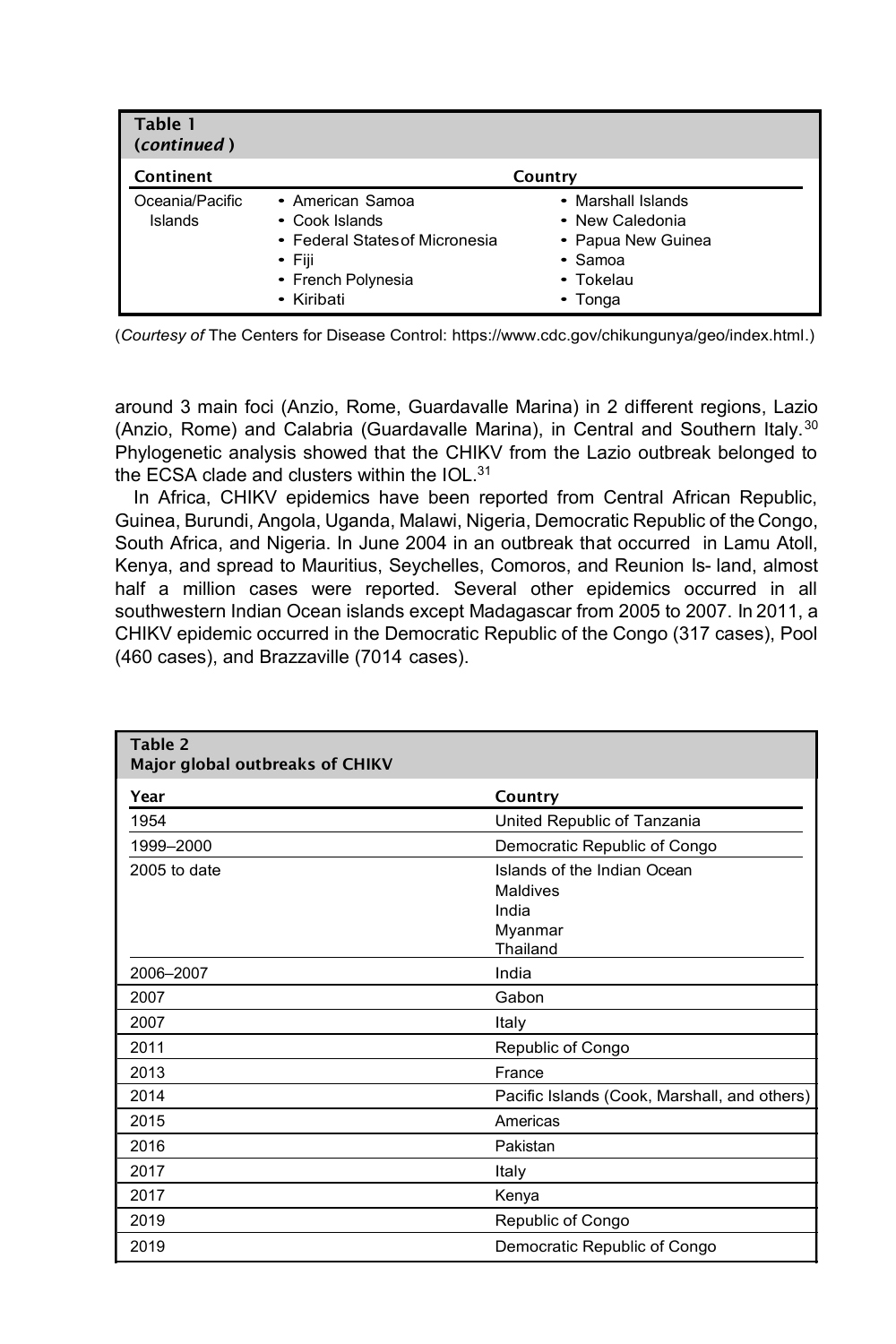## *Mosquito Vectors*

In Africa, CHIKV circulates in an enzootic cycle between forest-dwelling *Aedes* spp mosquitoes (*Ae furcifer*, *Ae taylori*, *Ae africanus*, *Ae luteocephalus*) and is main- tained in nonhuman primates and other vertebrate reservoirs such as rodents and bats (se[e Figs. 1](#page-1-0) an[d 3\)](#page-2-1).<sup>[1,32,33](#page-17-0)</sup> The primary CHIKV reservoir hosts are nonhuman primates, and the 5- to 10-year periodicity of CHIKV transmission may depend on oscillations in monkey herd immunity.<sup>[1](#page-17-0)</sup> In Senegal, enzootic strains of CHIKV have been isolated from diverse species of mosquito including *Ae (Dicero- myia) furcifer*, *Ae (Diceromyia) taylori*, *Ae (Stegomyia) luteocephalus*, *Ae (Stegomyia) africanus*, and *Ae (Stegomyia) neoafricanus*. [1](#page-17-0) Sporadic spillover of enzootic CHIKV into urban interhuman transmission cycles is amplified by the involvement of anthropophilic mosquito species such as *Ae (Stegomyia) aegypti* and *Ae (Stego- myia) albopictus*. [34](#page-19-5)

The behavior and ecology of *Ae aegypti* makes it an ideal vector during epidemic cycles because of its anthropophilic nature. Moreover, adult females often take several blood meals during a single gonotrophic cycle, and artificial containers are preferred larval sites.[35](#page-19-6) *Ae albopictus* mosquitoes are both zoophilic and anthropo- philic and are active throughout the day. In Asia, CHIKV is maintained in an urban transmission cycle vectored by the mosquito *Ae aegypti* and *Ae albopictus*[.](#page-18-4) 8 . *Ae albo- pictus*, the Asian tiger mosquito, was discovered in 1894 in India and is endemic to Southeast Asia. *Ae albopictus* mosquitoes have successfully colonized all 5 conti- nents throughout both temperate and tropical regions. $36$  It has successfully spread because of its ability to thrive in arid and cold conditions, undergo periods of adult diapause, and overwinter by laying desiccation-resistant eggs. Although these mosquitoes do not have a specific ecological niche, distinct temperate and tropical populations have arisen. CHIKV circulation typically coincides with periods of heavy rains and increased density of mosquito.[37](#page-19-8) The urbanization and human migration from rural to urban areas has led to the introduction of *Ae aegypti* and *Ae albopictus* living around human habitations, sustaining CHIKV transmission in a mosquito-human cycle.

## *Chikungunya Virus Mutations and Infectivity*

The E1-A226V mutation has resulted in a dramatic increase in the infectivity of CHIKV, and the transmission of CHIKV has spread to Europe and the Americas facilitated by widespread distribution of the *Aedes* spp vectors. The nonsynonymous mutation in the E1 glycoprotein of the viral envelope (E1-A226V) was identified in 90% of isolates during the outbreak in Reunion Island in 2006.<sup>[38](#page-19-9)</sup> This mutation is important for viral fitness in *Ae albopictus*, although the mutation does not affect viral replication in *Ae aegypti*. [39,40](#page-19-10) This adapted variant was involved in outbreaks in north-eastern Italy in 2007 and in south-eastern France in 2014 and 2017, where *Ae albopictus* is widespread.[27,41,42](#page-19-11) Thus, although *Ae aegypti* was widely recognized as the main urban vector of CHIKV in tropical areas, *Ae albopictus* is considered able to transmit CHIKV in temperate climate areas too. Mosquito studies highlighted the role of *Ae albopictus*  as a CHIKV vector during the European outbreaks  $^{26, 27}$  $^{26, 27}$  $^{26, 27}$ , and experimental infection confirmed a high susceptibility of local European *Ae albopictus* populations to the mutated ECSA CHIKV strain. Other less widespread mutations are believed to increase initial infection in *Ae albopictus* midgut cells, all of them in the IOL lineage. E2- K252Q, E2-K233E, E2/E3-R198Q/S18F, and E2-L210Q affect the initial infection of the *Ae albopictus* midgut cells with major effects on infection of *Ae aegypti*. [43](#page-19-12) The same mutations are predicted to affect CHIKV Asian lineages circulating in the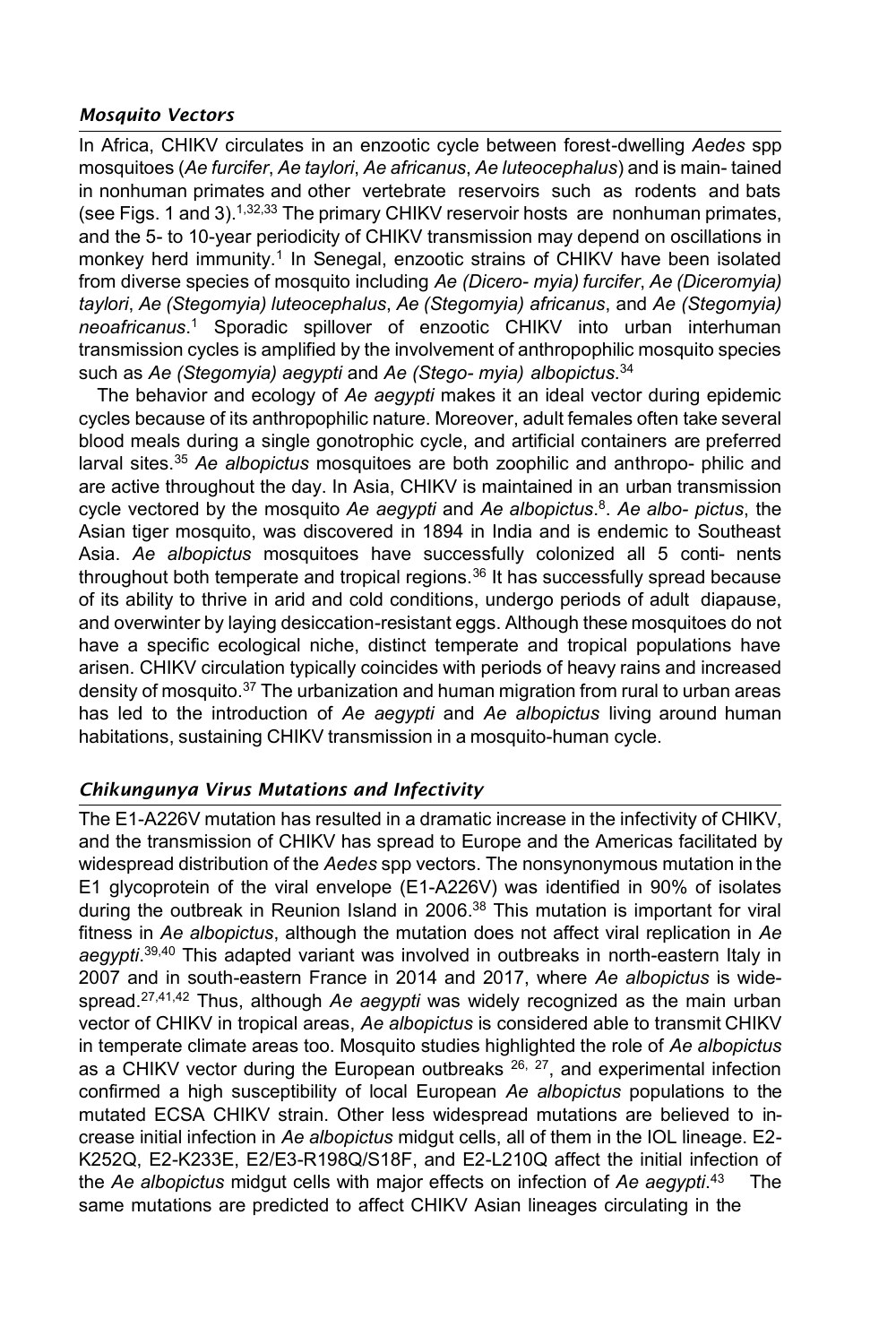Americas as a result of a so-called founder effect and resultant epistasis. The amino acid mutation A98T in E1 protein in the Asian lineage prevents penetrance for *Ae albopictus* infection.[8,44](#page-18-4)

### MODES OF CHIKUNGUNYA VIRUS TRANSMISSION

There are several ways in which CHIKV is acquired by humans.<sup>[45](#page-21-0)</sup>

CHIKV is transmitted to people through bites from *Ae aegypti*, *Ae albopictus*, and *Ae polynesienses* mosquitoes, the same mosquitoes that transmit the dengue virus. These mosquitoes breed in or near human habitations and prefer to feed on humans during the daytime in shady areas and early in the evening. Horizontal transmission in *Aedes* spp can occur and contribute to the maintenance of CHIKV cycles.[46](#page-21-1) Vertical transmission is rare but has been observed under natural and experimental conditions.[47](#page-21-2)–<sup>49</sup> In Africa, CHIKV circulates primarily in an enzootic cycle, with occasional spillover infections of humans.

Coinfection with dengue virus and CHIKV,<sup>[50](#page-21-3)</sup> and CHIKV with dengue virus, Zika vi-rus, yellow fever virus, and West Nile virus have been described.<sup>[51](#page-21-4)</sup>

#### *Iatrogenic Transmission*

To date, no studies on transfusion-transmitted CHIKF from viremic donors to recipients has been published. There is increasing concern that CHIKV might be transmitted by way of transfusions given its high-level viremia attack rate during outbreaks and a significant proportion of asymptomatic infections. Viremic asymp- tomatic $52$ CHIKV-infected cases have shown high potential as disseminators of transfusionassociated CHIKF, because CHIKV levels capable of inducing CHIKF were found in the blood of asymptomatic cases during the 2009 epidemic in Songkhla, Thailand.<sup>[52](#page-21-5)</sup> As with other arboviruses, several factors determine the impact of CHIKV on transfusion medicine: (1) prevalence of viremia among blood donors, (2) proportion of components derived from viremic donations that transmit infection to recipients, (3) clinical impact on infected transfusion recipients, (4) availability of measures to reduce transfusion transmission when required, and

(5) the cost and disruption incurred by those measures. Several models have been applied to estimate the risk of transfusion-associated HIKV transmission. Model results from Reunion Island<sup>[53](#page-21-6)</sup> and Thailand<sup>[52](#page-21-5)</sup> indicate a significant short- term risk of transfusion-associated CHIKV transmission during large outbreaks, whereas the Italian model suggests a small, but quantifiable risk that may exceed accepted safety standards during smaller, focal outbreaks<sup>[54](#page-21-7)</sup> that may occur in temperate areas.

Few cases of CHIKV infection in solid-organ transplant (SOT) recipients have been reported.[55](#page-21-8)–<sup>57</sup> In a case series from Brazil, 13 SOT recipients (9 kidney, 4 liver) infected with CHIKV showed similar clinical presentation to immunocompetent hosts, including chronic joint symptoms in 46%. However, there were no complications or deaths, and these transplant patients experienced no apparent damage to the graft. In addition, infectious CHIKV can be isolated from corneal grafts from both symptomatic and asymptomatic donors, although no cases transmitted by corneal transplant have been reported to date.[58](#page-21-9) SOT recipients who travel to or live in CHIKV endemic areas are at high risk of acquiring the disease.

Maternal-fetal transmission has been reported. Intrapartum contamination without actual placental infection has been well documented for CHIKV virus, which is not able to infect the placenta.<sup>[59,60](#page-21-10)</sup> CHIKV is not transmitted to the fetus in the absence of placental breaches, which allow transfer of maternal blood to the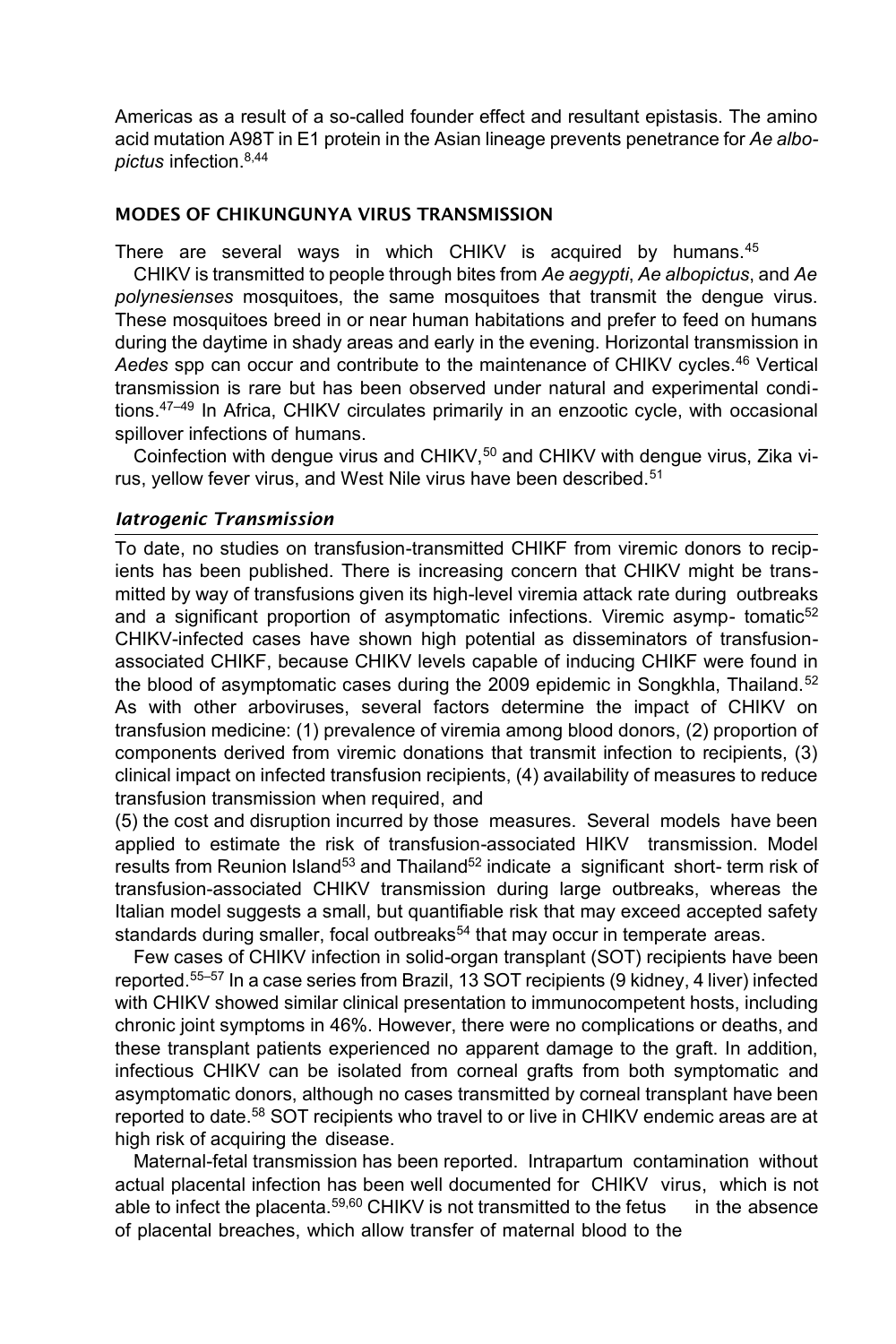fetal circulation.<sup>[59](#page-21-10)</sup> A recent meta-analysis<sup>[61](#page-21-11)</sup> estimated a pooled mother-to-child transmission risk across the analyzed cohorts of 15.5%, with the highest risk among infections in the intrapartum period (12 days from delivery). During intra- partum viremia, the vertical transmission rate of CHIKV is reported as 48.7%. Mothers who have a high viral load in their placenta are more likely to transmit the virus.<sup>[59](#page-21-10)</sup> There is no evidence of CHIKV transmission by way of breast milk to infants.<sup>[62](#page-21-12)</sup>

CHIKV has been detected in semen 30 days after symptom's onset, $63$  indicating possible sexual transmission. No evidence of sexual transmission between humans has been reported so far.

### **PATHOGENESIS**

During the first week of infection, CHIKV can be found in the blood and can be passed from an infected person to a mosquito through mosquito bites. CHIKV has certain cell types that are particularly susceptible to infection; these include human epithelial and endothelial cells, primary fibroblasts, and monocyte-derived macrophages.<sup>[64](#page-22-1)</sup> Lymphoid and monocytoid cells, primary lym- phocytes and monocytes, and monocyte-derived dendritic cells did not demon- strate CHIKV replication.<sup>[65](#page-22-2)</sup> The human skin is the first site of viral replication, mainly in the dermal fibroblasts. From here, the virus enters the lymph nodes and the circulatory system, disseminating to all organs.<sup>[66](#page-22-3)</sup> During the acute and subacute phases, CHIKV reaches muscle and joint compartments: primary muscle fibroblasts and skeletal muscle fibroblasts, and both have been found to be permissive.  $60,67$ 

Chikungunya clinical syndrome is characterized by arthralgia, which is usually symmetric and affects distal synovial joints more than proximal joints. $68$  In patients, during acute and persistent arthralgia CHIKV RNA and proteins have been found in synovial tissue and fluids, with synovial fibroblasts and macrophages susceptible to the infection.[60,68,69](#page-21-13) Infected macrophages are the preferred site for viral replication, contributing to viral persistence and chronic symptoms.<sup>[68](#page-22-4)</sup> The presence of increased levels of cartilage bioproducts in urine<sup>[70](#page-22-5)</sup> and low plasma levels of hepa- tocyte growth factor in chronic patients<sup>[71](#page-22-6)</sup> indicate connective tissue alterations and cartilage damage. CHIKV replicates actively and persists in the osteoblasts. $69,72$  Bone loss is a characteristic of CHIK-associated arthritis. The pathogenesis of persistent symptoms after CHIK infection is still unclear. CHIKV proteins have been detected in macrophages and muscle cells of patients with relapse of chronic pain, suggesting that low replicative viruses or nonreplicative CHIKV debris may persist. A persistent immune activation has been detected in mouse models.<sup>[73,74](#page-22-8)</sup> Immune and inflammatory responses to CHIKV infection may also contribute to pathogenesis.<sup>[75,76](#page-22-9)</sup>

Neurologic manifestations have often been reported in several outbreaks, with an increasing number of cases with neurologic complications after the reemer- gence of CHIKV in the Indian Ocean in 2005. The virus has frequently been isolated from cerebrospinal fluid  $(CSF)$ .<sup>[77](#page-22-10)</sup> The target cells for CHIKV in the human brain remain unknown. In vitro infection of human cells have demonstrated the suscep- tibility of neuroblastoma cells,<sup>[78](#page-22-11)</sup> microglial cells,<sup>[79](#page-22-12)</sup> and glial cells, such as astro- cytes, $80$  showing signs of apoptosis. Nevertheless, it is still unclear if the pathogenesis of the nervous system is directly connected with the infection of the neurons and glial cells or is indirectly connected triggering the immune- mediated effects.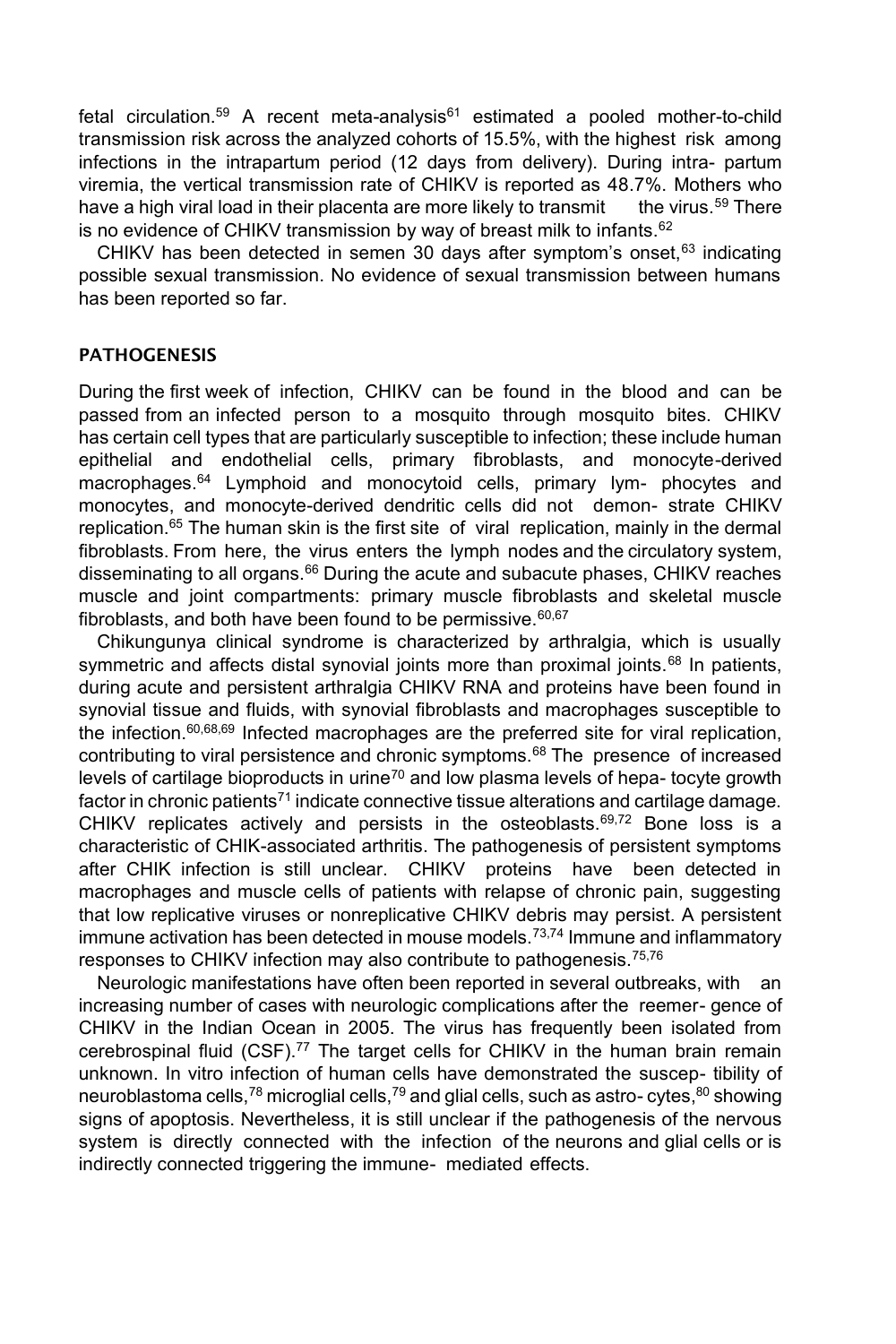## CLINICAL FEATURES *Incubation Period*

The incubation period can vary from 1 to 12 days (average, 2–7 days). CHIKV infection causes high levels of viremia, which usually last for 4 to 6 days after the onset of symptoms. CHIKV infection is symptomatic in most children and adults who are infected, with less than 15% having asymptomatic sero-conversion.<sup>[53](#page-21-6)</sup>

### *Symptoms*

The symptoms [\(Table](#page-9-0) 3) are similar to those of other arboviruses, such as dengue and other common causes of febrile illnesses in the tropics; thus, accurate diagnosis is challenging.

During the acute phase of illness, the intensity of the clinical symptoms correlates with the viremia during the acute infection, usually lasting 1 week when anti-CHIKV IgM antibodies appear. $81$  Following the onset of fever, intense myalgia and arthralgia occur. These symptoms can be severe and disabling, causing much morbidity.

<span id="page-9-0"></span>

| Table 3<br>Clinical features of Chikungunya: symptoms and signs |                                                                                                                                                                                                                                                                                                                                                                                    |  |
|-----------------------------------------------------------------|------------------------------------------------------------------------------------------------------------------------------------------------------------------------------------------------------------------------------------------------------------------------------------------------------------------------------------------------------------------------------------|--|
| Stage                                                           | <b>Signs and Symptoms</b>                                                                                                                                                                                                                                                                                                                                                          |  |
| Acute stage                                                     | Common<br>Fever<br>Macular to maculopapular rash<br>edema of the face and extremities<br>Benign bleeding (gingival bleeding, epistaxis) in children<br>Pruritus<br>Myalgia<br>Arthralgia<br>Periorbital pain<br>Headache<br>Lymphadenopathy<br>Less common<br>Diarrhea, vomiting, abdominal pain<br>Confusion<br>Optical neuritis<br>Oral or gingival ulceration<br>Conjunctivitis |  |
| Post-acute stage                                                | Inflammatory arthralgia, joint stiffness<br>Arthritis (synovitis with or without effusion)<br>Tenosynovitis, bursitis<br>Decompensation of pre-existing degenerative or traumatic arthropathy<br>Osteoarthritis or sometimes-calcific tendinitis<br>Entrapment syndromes<br>Neuropathic pain<br>Severe asthenia<br>Neuropsychological disorders                                    |  |
| Chronic stage                                                   | Joints: articular arthritis, synovitis, degenerative osteoarthritis, bursitis<br>Tendons: tendinitis, enthesitis, tenosynovitis<br>Edema<br>Neuropathic pain<br><b>Stiffness</b><br>Loss of physical fitness<br>Postural hypotension<br>Mood disorders                                                                                                                             |  |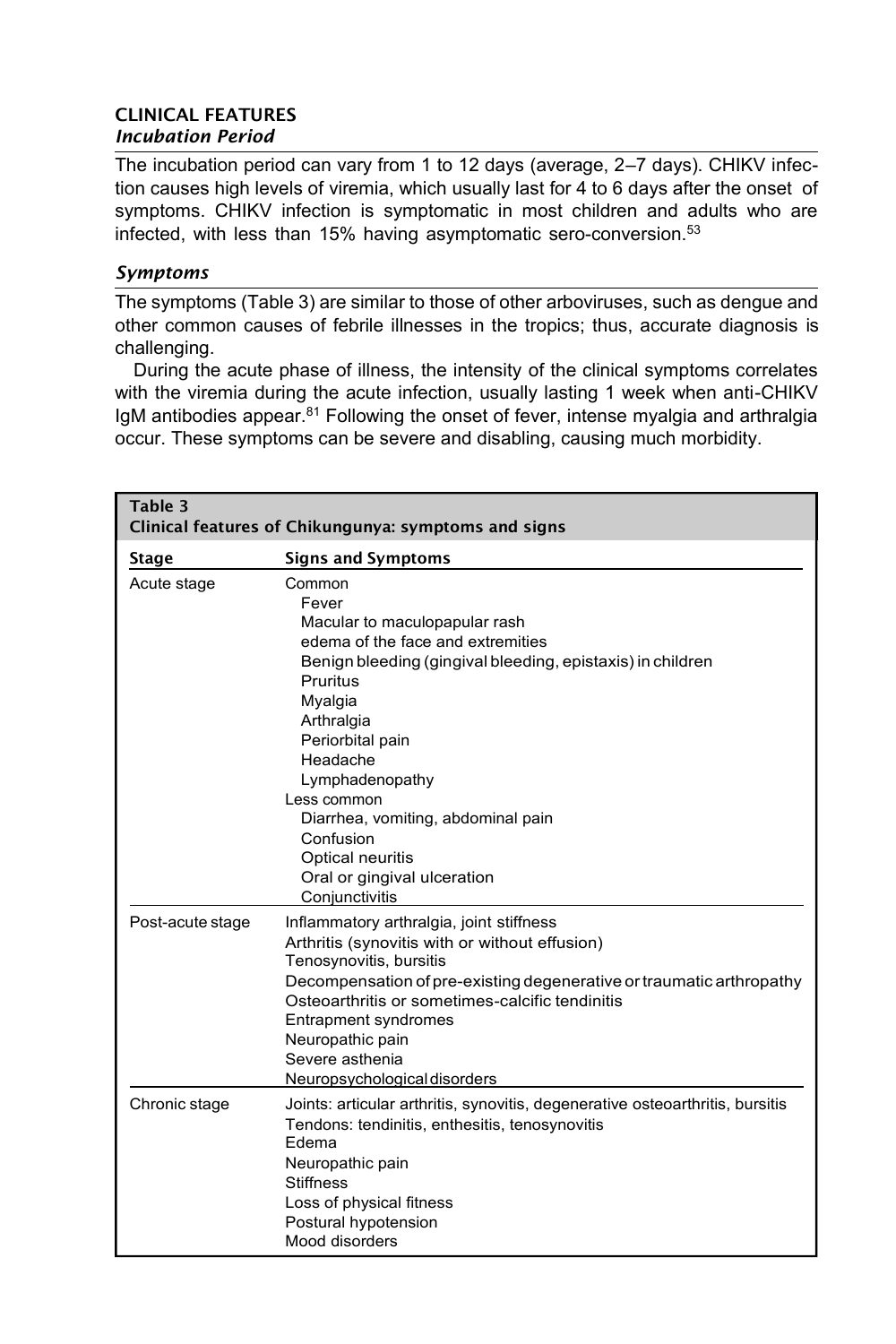Disabling polyarthralgia is a key symptom for differential diagnosis with a positive pre-dictive value greater than 80%.<sup>[82](#page-23-0)</sup> The joint pain is usually symmetric in both the arms and legs; the large joints are almost invariably symptomatic. Other common signs are nausea, fatigue, headache, back pain, and skin rash (50% of cases). The skin lesions are characterized by a macular or maculopapular transitory eruption often in the body extremities, palms, soles of the feed, torso, and face.<sup>[81,83](#page-22-14)</sup> Gastrointestinal tract involvement can manifest as nausea, vomiting, and abdominal pain.<sup>[84](#page-23-1)</sup> Ocular manifestations can occur during the acute phase with photophobia, retro-orbital pain, and conjunctivitis.<sup>[85](#page-23-2)</sup>

The acute phase is usually followed by a post-acute stage, usually from the fourth week to the end of the third month.<sup>[86](#page-23-3)</sup> This phase is characterized by persistence of the initial inflammatory events, including inflammatory arthralgia, arthritis (synovitis with or without effusion), tenosynovitis, bursitis, which slowly regress. It is often asso- ciated with decompensation of pre-existing degenerative or traumatic arthropathy (sometimes unknown) such as osteoarthritis or calcific tendinitis, and local events such as reactionary edema, entrapment syndromes, joint stiffness, or neuropathic pain.

of joints involved (polyarticular if  $\boldsymbol{\mathfrak{L}}$  joints). The chronic stage (after the third month) is defined by the absence of return to preexisting condition more than 3 months after the onset of CHIK. The chronic phase can last a few months to several years (more than 6 years for a small group of patients in Reunion Island). The observed clinical symptoms are the same as in the post-acute stage. It is common to observe painful rebounds on joints used too strongly considering their post-CHIK inflammatory condition. The diagnostic approach is to qualify the nosology of each patient according to the presence or absence of inflammatory symptoms (arthritis, enthesitis, tenosynovitis, inflammatory arthralgia) and the number

In infected newborns, symptoms generally develop on days 3 to 7 of life with fever, rash, and peripheral edema. Pathology typically reveals a bicytopenia, increased prothrombin time, and aspartate aminotransferase level. The presentation in infants is subsequently complicated by seizures, hemorrhagic syndrome, hemodynamic disor-ders, and myocardial dysfunction.<sup>[59,87](#page-21-10)</sup> Neonatal symptoms range from mild presentation (43%) to severe infection with encephalitis  $(53\%)^{59}$  $(53\%)^{59}$  $(53\%)^{59}$  that requires intensive care. Fever and acute respiratory distress have also been reported.<sup>[88](#page-23-4)</sup> Neurologic complications can have severe effects on postnatal neurologic development, such as lower development quotient at age of 2 years, and moderate to severe global neurodevelopmental delay. [89](#page-23-5)

### *Atypical Features and Complications*

Complications of the cardiovascular, renal, respiratory, hepatic gastrointestinal, and adrenal systems are associated with the infection and referred to as atypical features [\(Table 4\)](#page-11-0). As reported during the Reunion Island outbreak in 2005, the proportion of atypical cases was 0.3%. Atypical cases were defined as patients with clinical presentation of fever, arthralgia, and other atypical signs. The median age of the cases was 70 years. Of the 610 atypical cases, 546 (89%) had underlying medical conditions, 479 (78%) were on medication before hospitalization. However, the involvement of the central nervous system is the most common complication of CHIK infection. Neurologic disease after CHIKV infection was first reported during an outbreak in 1964 in Madras, India.<sup>[90](#page-23-6)</sup> In 2 studies investigating manifestations of CHIKV in patients requiring intensive care, a neurologic disorder was the primary issue in 61%<sup>[91](#page-23-7)</sup> and 79%.[92](#page-23-8) Given the large spectrum of neurologic disease and scarce epidemiologic data, estimating the incidence of neurologic disease among all systemically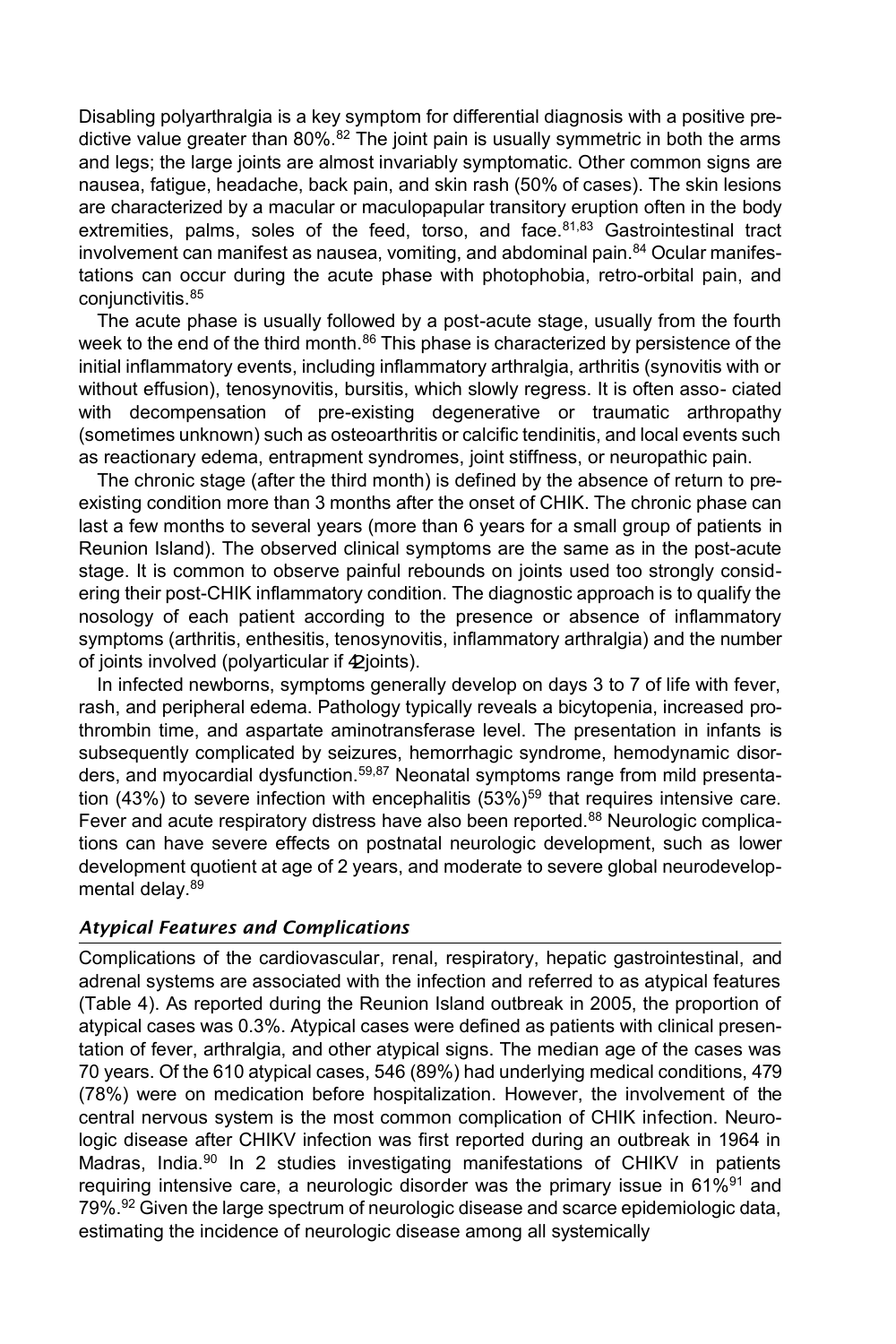<span id="page-11-0"></span>

| Table 4<br>Clinical features of CHIKV: complications |                                                                                                                                                                                                                                                                                                                                                                                                                                                                              |  |
|------------------------------------------------------|------------------------------------------------------------------------------------------------------------------------------------------------------------------------------------------------------------------------------------------------------------------------------------------------------------------------------------------------------------------------------------------------------------------------------------------------------------------------------|--|
| Organ/System                                         | Complication(s)                                                                                                                                                                                                                                                                                                                                                                                                                                                              |  |
| Nervous system                                       | Frequent<br>Encephalopathy and meningitis<br>Myelopathy and myelitis<br>Encephalomyelopathy<br>Myeloneuropathy<br>Encephalomyeloneuropathy<br>Guillain-Barré syndrome<br>Acute disseminated encephalomyelitis<br>Neonatal hypotonia<br>Optic neuritis<br>Less frequent<br><b>Seizures</b><br>Sensorineural hearing loss<br><b>Stroke</b><br>Cerebellitis<br>Third nerve palsy<br>Encephalopathy<br>Behavioral changes<br>Carpal tunnel syndrome<br>Bilateral ophthalmoplegia |  |
| Cardiovascular<br>system                             | Heart failure<br>Arrhythmias<br>Myocarditis/pericarditis<br>Blood pressure instability<br>Acute mvocardial infarction                                                                                                                                                                                                                                                                                                                                                        |  |
| Ocular                                               | Conjunctivitis, episcleritis, nongranulomatous anterior uveitis,<br>granulomatous anterior uveitis<br>Keratitis, retinitis with vitritis, bilateral retinitis<br>Multifocal choroiditis, optic neuritis, retrobulbar neuritis<br>Exudative retinal detachment, pan-uveitis                                                                                                                                                                                                   |  |
| Other organ<br>involvement                           | Pre-renal failure<br>Exacerbation of chronic renal failure<br>Pneumonia and respiratory failure<br>Hepatic insufficiency, subacute hepatitis<br><b>Bullous dermatosis</b><br>Pancreatitis<br>Syndrome of inappropriate antidiuretic hormone secretion<br>Hypoadrenalism                                                                                                                                                                                                      |  |

symptomatic CHIKV infections is difficult. In 1 study from the 2006 Indian outbreak, 18 (4.4%) of 405 suspected cases of CHIKV attending the recruiting hospital over 3 months developed neurologic complications.<sup>[90](#page-23-6)</sup> An epidemiologic study of the 2005 to 2006 Reunion Island outbreak found approximately 0.3% of all CHIKV infec- tions resulted in atypical cases,  $93$  of which 24.1% of the adults presented with abnormal neurology. Thus, approximately 0.1% (1 case per 1000) of all CHIKV infec- tions developed neurologic disease. It has been observed that severe complications of CHIKV typically arise in patients with comorbidities. Studies from Reunion Island and from India show that underlying diseases play a role in neurologic disorders and other complication but are not an indispensable requisite. Age has been reported as a significant risk factor for severe manifestations in the elderly (>65 years) $90,93$  and in infants.[94](#page-23-10)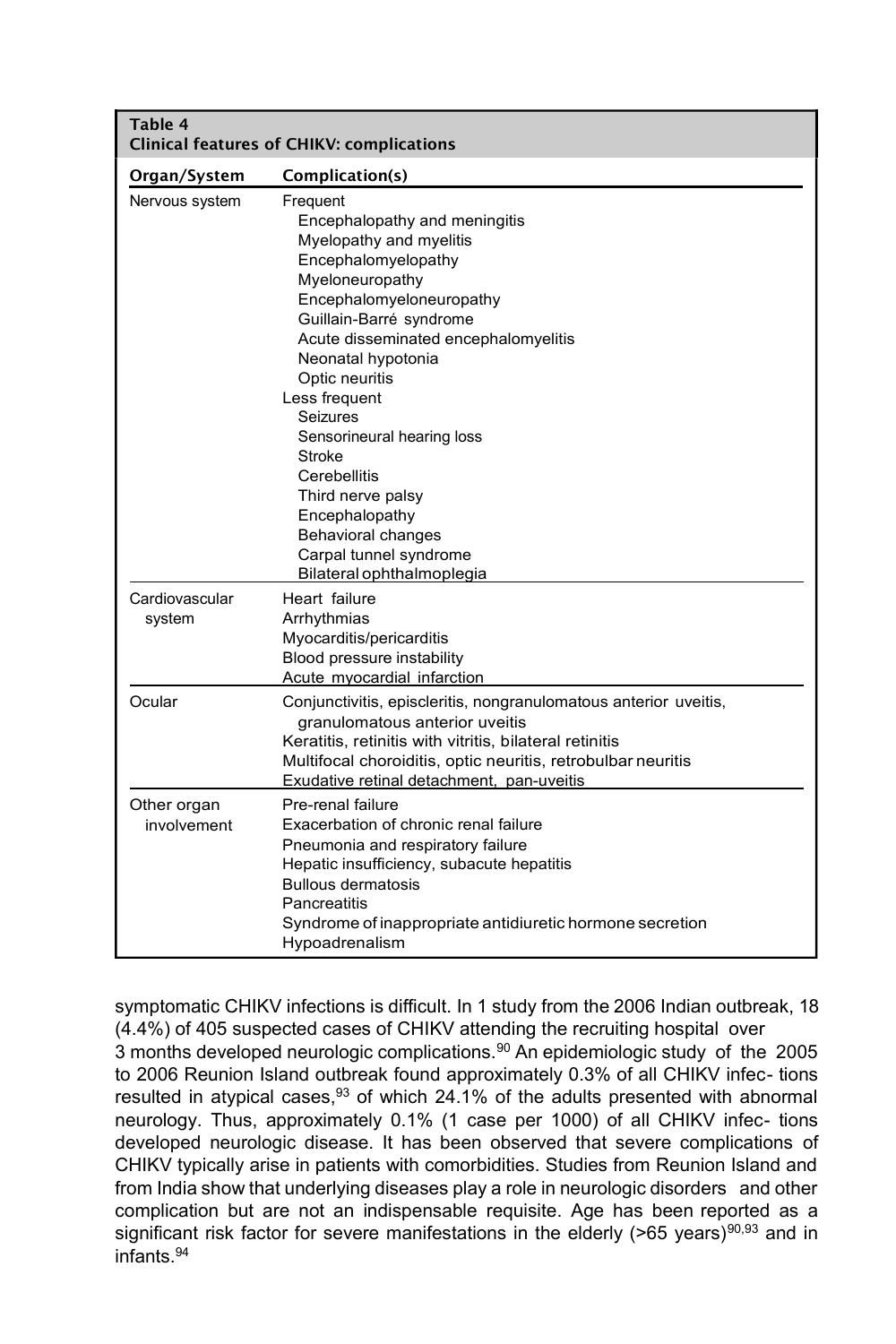A recent systematic review<sup>[77](#page-22-10)</sup> described the frequency of reported neurologic syndromes and diseases. The most frequent are encephalopathy and encephalitis, myelopathy and myelitis, Guillain-Barre´ syndrome, acute disseminated encephalomyelitis, neonatal hypotonia, and neuro-ocular disease. Other manifestations are described less frequently, such as behavioral changes, seizure with and without fever, stroke, cerebellitis, meningism, third nerve palsy, encephalopathy, and bilateral total ophthalmoplegia.

# *Mortality*

Although morbidity is debilitating, CHIKV mortality rates are low. As with most viral illnesses, people at a higher risk for more severe disease include the newborn, the elderly, and those with comorbid illnesses such as diabetes, heart disease, chronic liver and kidney disease, and human immunodeficiency virus. An increase in mortality has been observed in the last epidemics, probably as a result of neurologic disorders mainly in neonates, immunocompromised patients, and the elderly.<sup>[55,63,95](#page-21-8)</sup> In Europe, the case fatality rate was 2.5 per 1000 clinical cases,  $30$  lower than that reported in the 2007 outbreak in Italy (0.5%) but consistent with that reported from Reunion Island (1 death per 1000 clinical cases).<sup>[27,96](#page-19-11)</sup>

## LABORATORY DIAGNOSIS

Several laboratory tests are available for diagnosing CHIK using serum or plasma to detect the virus, viral nucleic acid, or virus-specific immunoglobulin (Ig) IgM, and neutralizing antibodies. Given the high viral load during viremia, CHIKV viral RNA can be detected during the first 5 to 8 days of illness using commercial tests with high sensitivity and specificity. The choice between the types of tests is dictated by the timing of the sampling with respect to the beginning of the symptoms and the vol- ume of the samples available.

## *Serologic Tests*

CHIKV IgM antibodies normally develop toward the end of the first week of illness, and to definitively rule out the diagnosis, convalescent-phase samples should be obtained from patients whose acute-phase samples test negative. Serologic diagnosis of CHIK is made by detecting CHIKV-specific IgM in serum samples for 5 to 7 days after symptom onset, or by demonstrating a 4-fold increase (or seroconversion) of CHIK-specific IgG antibody titers in a pair of serum samples at least 15 days apart (acute and convalescent phase of the disease). IgM antibodies specific for CHIKV may persist for upto 1 year, particularly in patients with long-term arthralgia, but typically persist for 3 to 4 months. The specific CHIKV IgG can be detected for many years after initial infec- tion. Serologic cross-reactions and false-positive tests have been reported due to infection with closely related alphaviruses belonging to the Semliki forest virus. An enzymelinked immunosorbent assay may confirm the presence of IgM and IgG anti-CHIKV antibodies. IgM antibody levels are highest 3 to 5 weeks after the onset of illness and persist for about 2 months. Samples collected during the first week after the onset of symptoms should be tested by both serologic and virologic methods (reverse transcriptase-polymerase chain reaction [RT-PCR]).

## *Molecular Diagnostic Tests*

PCR detection of specific CHIKV RNA can be detected by RT-PCR in serum or plasma/EDTA samples obtained from patients during the acute phase of infection (typically s7 days after the onset of symptoms). CHIKV infection causes high levels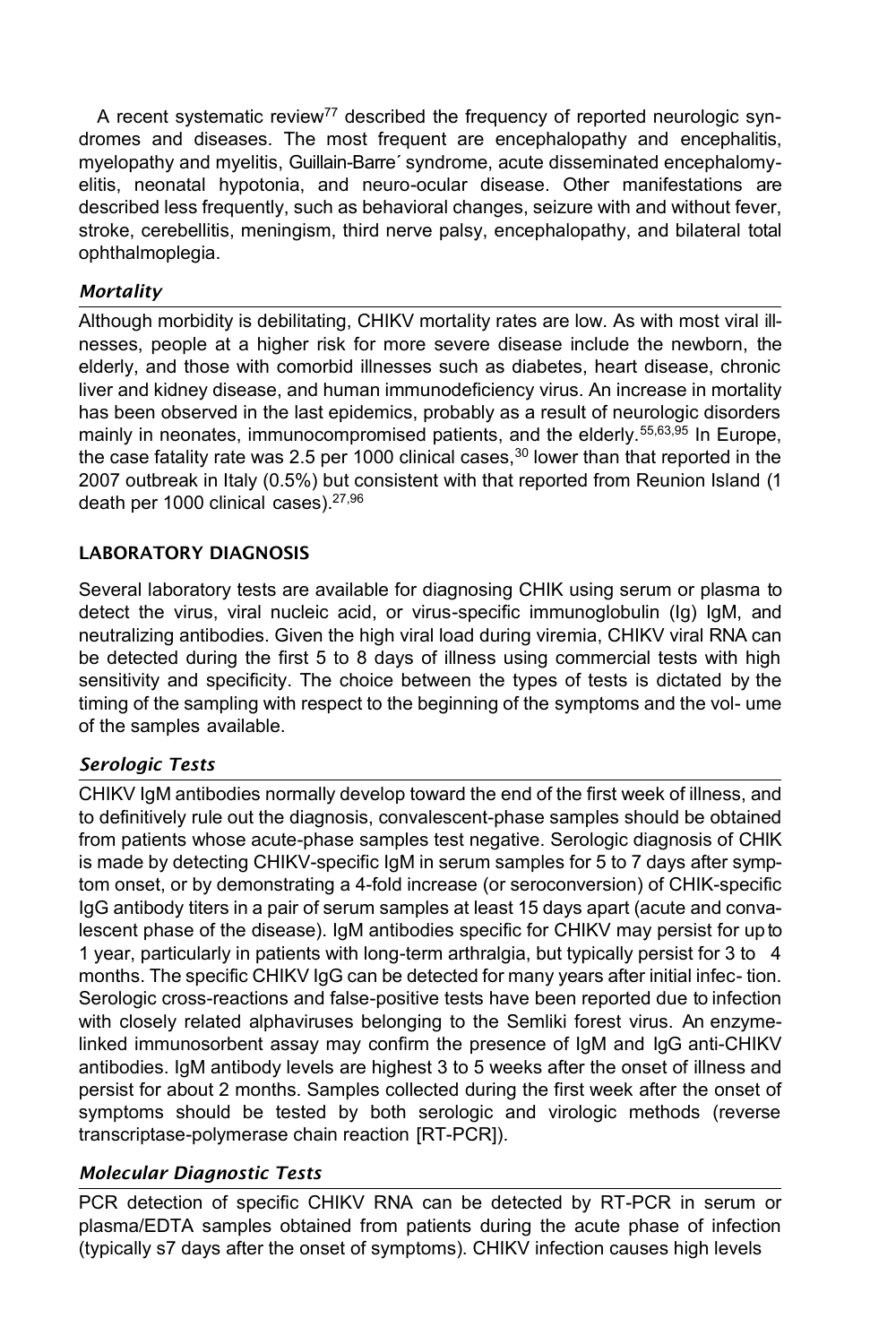of viremia, which usually last for 4 to 6 days after the onset of symptoms. This is a favorable situation for diagnosis. Real-time RT-PCR is the ideal test for the diagnosis of CHIKV infections in the acute phase of infection. RT-PCR can typically be performed within the first 7 days of symptom onset to confirm CHIKV infection. The virus may be isolated from the blood during the first few days of infection. Various RT-PCR methods are available but are of variable sensitivity. Some are suited to clinical diagnosis. RT-PCR products from clinical samples may also be used for genotyping of the virus, allowing comparisons with virus samples from various geographic sources.

Viral culture may detect the virus in the first 3 days of illness; however, CHIKV should be handled under biosafety level 3 conditions.

# TREATMENT

# *Supportive Treatment*

There is no effective antiviral treatment, and thus treatment of CHIK is supportive and symptomatic. It should be adapted to the clinical context and risk groups aimed at controlling fever and pain, treating dehydration, organ support, and preventing iatrogenic complications and functional impairment. Infection control procedures should be instituted to reduce the risk of iatrogenic infection to health care and laboratory workers.

# *Analgesics*

Analgesia based on acetaminophen therapy is preferred. Using nonsteroidal antiinflammatory drugs (NSAIDs) and salicylates is not recommended in the 14 days after onset of the disease because of the risk of bleeding complications related to dengue fever unless this diagnosis is ruled out, and Reye syndrome induced by aspirin. Using analgesics (weak opioids) is required if acetaminophen is not effective: tramadol alone or in combination with acetaminophen.

The treatment of the post-acute stage should be based primarily on analgesics (stages 1 and 2), neuropathic drugs, and NSAIDs.

# *Nonsteroidal Anti-Inflammatory Drugs*

No NSAID class has demonstrated superiority of effectiveness on post-CHIK symptoms. A local anti-inflammatory therapy (topical or infiltration) should be prescribed in case of tenosynovitis, bursitis, tunnel syndrome, capsulitis, or synovitis inade- quately controlled by oral treatment, to limit the therapeutic excess. The risk of drug toxicity by overdose (self-medication) or drug interaction is high for acetaminophen as well as for other analgesics, anti-inflammatory drugs, long-term treatments, and traditional medicines used for self-medication.[86](#page-23-3)

## *Use of Steroids*

The use of corticosteroids is not recommended. Steroids may also cause severe rebound of arthritis and tenosynovitis. Systemic corticosteroids should be used only for inflammatory polyarticular presentations, especially when associated with tenosynovitis, active synovitis, or in case of resistance or contraindication to NSAIDs.

## *Newer Therapies*

Off-label use of other US Food and Drug Administration-approved drugs in a therapeutic manner has been proposed and is under consideration. In animal models of CHIKV infection, prophylaxis with CHIKV IgG or CHIKV-specific monoclonal antibodies was found to be protective,  $97$  suggesting that antibody-based therapies may be a promising disease prevention strategy for individuals who are at risk for severe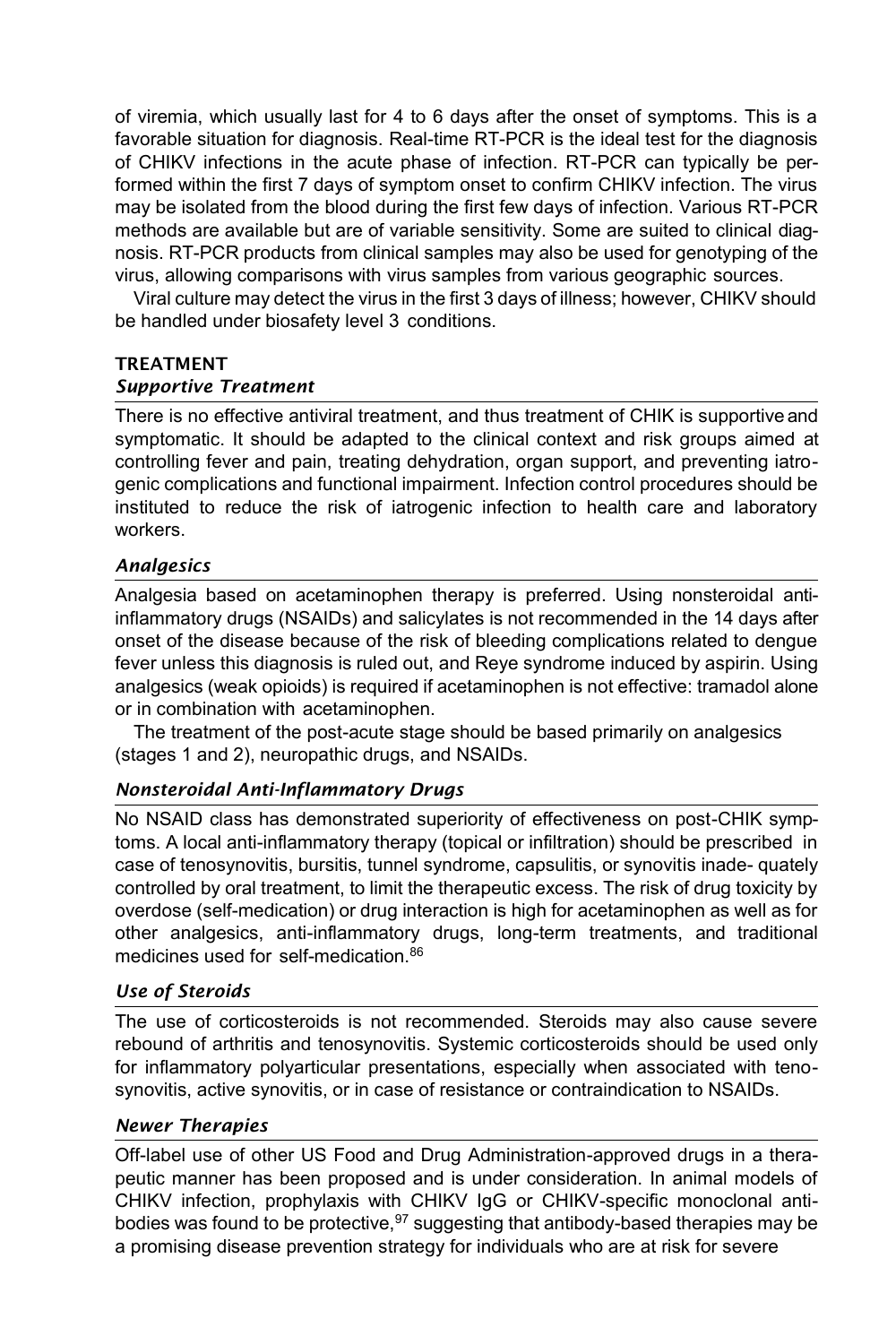CHIKV infection. In cell-based screens of compounds against CHIKV infection, several drugs with antiviral activity have been identified, some of which target distinct steps in the CHIKV replication cycle. These include chloroquine<sup>[98](#page-23-12)</sup> and chlorpromazine,<sup>[99](#page-23-13)</sup> which affect virus entry. Harringtonine and homoharringtonine<sup>[100](#page-23-14)</sup> have been found to affect viral protein translation. Others, including trigocherriolide A,<sup>[101](#page-24-0)</sup> ribavirin,<sup>[102](#page-24-1)</sup> interferon-alpha,<sup>[103](#page-24-2)</sup> apigenin, and silybin<sup>[99](#page-23-13)</sup> affect virus replication. More extensive pre- clinical evaluation of these and other identified drugs in animal models of CHIKV dis- ease are necessary before they are proposed for use in humans.

# PREVENTION

At present, there is no effective vaccine against CHIKV infection. The proximity of mosquito vector breeding sites to human habitation is a significant risk factor for CHIKV. Prevention and control rely on reducing the number of natural and artificial water-filled container habitats that support breeding of the mosquitoes. This requires mobilization of affected communities.

# *Vector Control and Breeding Reservoirs*

Vector control depends on reducing the number of natural and artificial water-filled container habitats that support breeding of mosquitoes. Accumulation of stagnant water should be prevented.Waterin vases should be changed once a week. Using saucers underneath flower pots should be avoided. Water containers should be tightly covered. Air-conditioner drip trays should be free of stagnant water. All used cans and bottles should be placed in covered dustbins. During outbreaks, insecticides may be sprayed to kill flying mosquitoes, applied to surfaces in and around containers where the mosquitoes land, and used to treat water in containers to kill the immature larvae.

# *Clothing and Insect Repellants*

For protection during CHIK outbreaks, clothing that minimizes skin exposure to the day-biting vectors is advised. Repellents can be applied to exposed skin or to clothing in strict accordance with product label instructions. Repellents should contain DEET (*N*,*N*-diethyl-3-methylbenzamide), IR3535 (3-[*N*-acetyl-*N*-butyl]-aminopropionic acid ethyl ester), or icaridin (1-piperidinecarboxylic acid, 2-(2-hydroxyethyl)-1-methylpropylester). For those who sleep during the daytime, particularly young children, or sick or older people, insecticide-treated mosquito nets afford good protection. Mos- quito coils or other insecticide vaporizers may also reduce indoor biting.

## *Miscellaneous Advice to Travelers*

Basic precautions should be taken by people traveling to risk areas, and these include use of repellents, wearing long sleeves and pants, and ensuring rooms are fitted with screens to prevent mosquitoes from entering bedrooms. General measures on preventing mosquito-borne diseases include wearing loose, light-colored, long-sleeved tops and trousers, and use of insect repellent on exposed parts of the body and clothing. Use of fragrant cosmetics or skin care products should be avoided. Clothing, tents, and bed nets should be treated with permethrin (an insecticide). Travelers who return from affected areas and feel unwell, for example, have a fever, should be advised to seek medical advice promptly and provide travel details to the doctor.

## *Vaccines*

After the reemergence of CHIKV in 2004 and its rapid expansion throughout the Indian Ocean and Southeast Asia, and unexpected autochthonous transmission in Europe in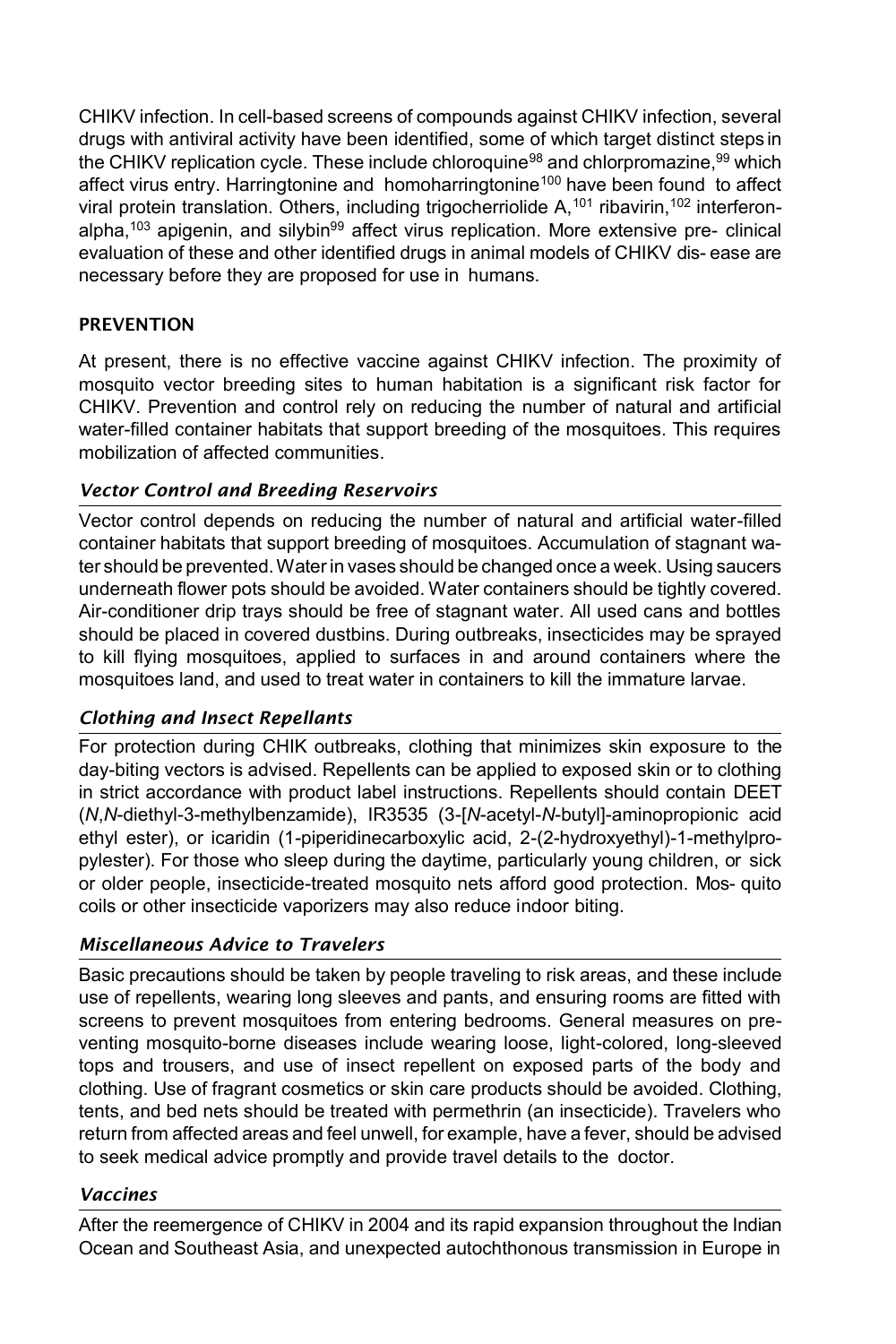2007 and later in 2017, there has been renewed interest in developing a vaccine against CHIKV. Several approaches have been used for the development of CHIKV vaccines, including noninfectious<sup>[104](#page-24-3)</sup> and infectious DNA vaccines,<sup>[105](#page-24-4)</sup> viruslike particles (VLP), and inactivated virus. Live attenuated vaccines under development include rationally attenuated alphavirus chimeras<sup>[106](#page-24-5)</sup> and deletion mutants<sup>[107](#page-24-6)</sup>; a vesicular stomatitis-vectored vaccine<sup>[108](#page-24-7)</sup>; and an internal ribosome entry site-modified CHIKV strain.<sup>[109](#page-24-8)</sup> To date, 3 CHIKV vaccines have progressed to clinical trials. The strain 181/clone25, developed by the US Army in the 1980s,<sup>[110](#page-24-9)</sup> proved highly immunogenic but mildly reactogenic in phase 2 trials.<sup>[111](#page-24-10)</sup> A VLP vaccine produced by expression of the CHIKV structural proteins in vertebrate cells demonstrated efficacy in preclinical studies in mice or Rhesus macaques.<sup>[112](#page-24-11)</sup> Phase 1 clinical studies showed strong immunogenicity after 2 to 3 doses. Currently, this vaccine is not licensed to a commercial partner. A CHIKF vaccine in advanced stages of clinical development uses an attenuated measles virus strain as a vector to express the CHIKV structural pro-teins.<sup>[113](#page-24-12)</sup> In a phase 1 trial, this vaccine was well tolerated and induced neutralizing antibodies in 44% of volunteers receiving a single low dose, 92% receiving a medium dose, and 90% receiving a high dose. A booster raised seroconversion to 100%, and immunogenicity was not affected by pre-existing anti-measles immunity. This vaccine is now in a phase 2 trial. $114$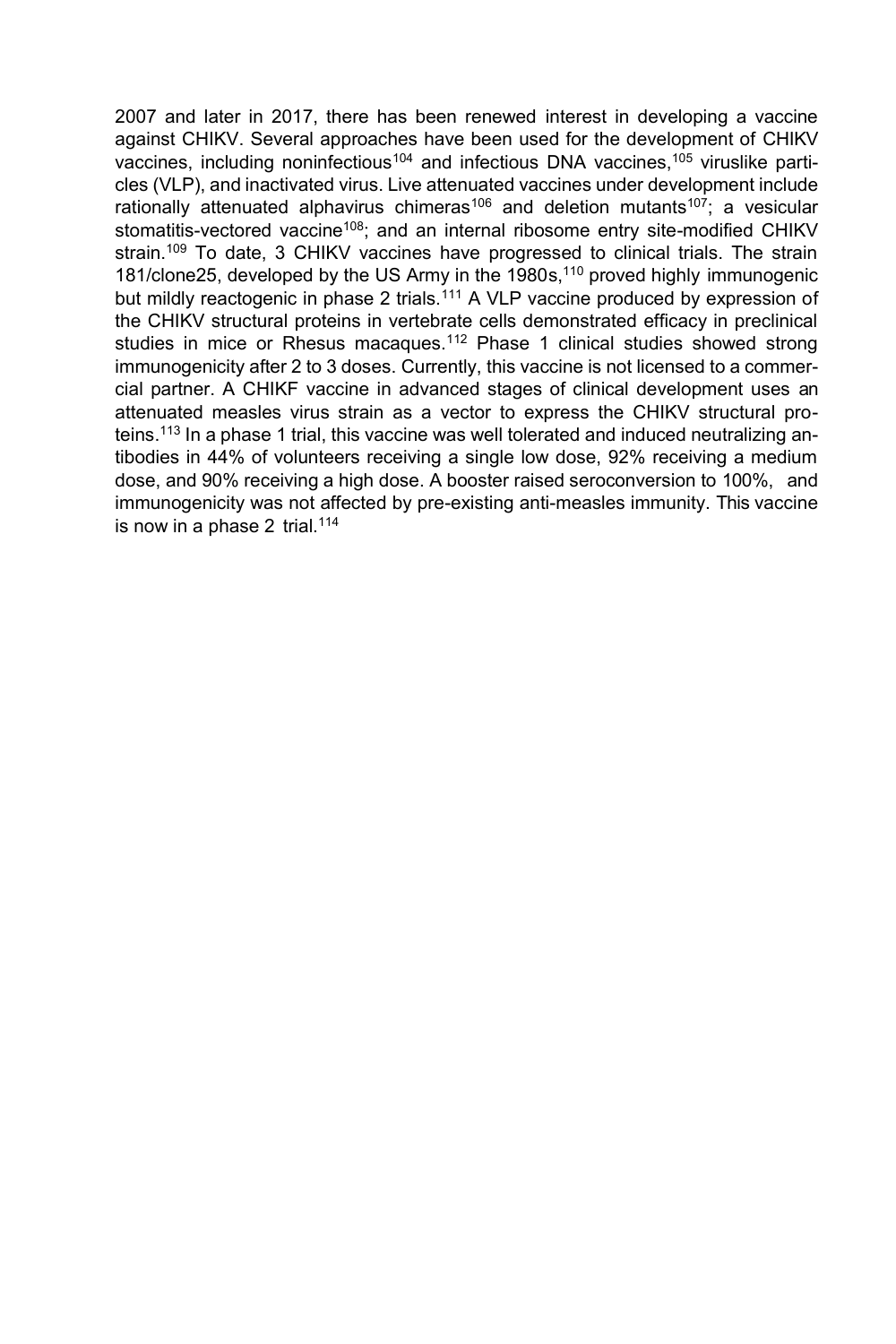Table 5

<span id="page-16-0"></span>

| CHIKV: addressing gaps in knowledge and strengthening public health preparedness                                                                                                                                                                 |                                                                                                                                                                                                                                                                                                           |  |
|--------------------------------------------------------------------------------------------------------------------------------------------------------------------------------------------------------------------------------------------------|-----------------------------------------------------------------------------------------------------------------------------------------------------------------------------------------------------------------------------------------------------------------------------------------------------------|--|
| Knowledge Gaps/Needs                                                                                                                                                                                                                             | <b>Actions Required</b>                                                                                                                                                                                                                                                                                   |  |
| Understanding the epidemiology and<br>pathogenesis of CHIKV across geographic<br>settings                                                                                                                                                        | Appropriately funded, well-designed<br>longitudinal and cross-sectional clinical,<br>pathogenesis, and epidemiologic studies<br>of sylvatic, rural, and urban cycles (animal<br>and human studies)                                                                                                        |  |
| The spectrum of the vertebrate intermediate<br>hosts                                                                                                                                                                                             | Evaluate the possibility of endemic<br>circulation of CHIKV by means of virus<br>identification at the human-animal<br>interface                                                                                                                                                                          |  |
| Prevalent mosquito vectors and their<br>behavior                                                                                                                                                                                                 | Integrating entomologic and human<br>surveillance                                                                                                                                                                                                                                                         |  |
| Improved diagnostic, treatment, prognostic,<br>prevention, and surveillance tools                                                                                                                                                                | More investments into development and<br>evaluation of:<br>a. Newer, affordable, field-friendly rapid<br>diagnostic tests and sequencing platforms<br>b. New biomarkers of disease progression<br>c. Newer treatments (antivirals,<br>immunotherapies, and host-directed<br>therapies)<br>d. New vaccines |  |
| Defining the animal and environmental host<br>reservoirs                                                                                                                                                                                         | Cross-sectional and longitudinal studies at<br>the human-animal interface                                                                                                                                                                                                                                 |  |
| Customization of vector control measures<br>adapted to local culture and norms in the<br>context of the population behavior                                                                                                                      | Close collaboration between medical and<br>social science/anthropologists/animal-<br>human-environmental sectors and local<br>communities                                                                                                                                                                 |  |
| Establish the cocirculation of other<br>arboviruses                                                                                                                                                                                              | Appropriate use of serology and<br>metagenomics analysis during outbreaks                                                                                                                                                                                                                                 |  |
| Lack of understanding of factors underlying<br>the pathogenesis of organ involvement<br>and complications; eg, acute and persisting<br>synovial pathology and arthritis; and of<br>maternal-infanttransmission and infection<br>rate of newborns | Longitudinal cohort studies during<br>outbreaks                                                                                                                                                                                                                                                           |  |
| New surveillance tools, early warning<br>systems, and real-time data management                                                                                                                                                                  | The integration of different surveillance<br>tools and the combination with<br>entomologic surveillance in a One Health<br>dedicated surveillance system should<br>facilitate the detection, response, and<br>control of arboviruses spreading, including<br><b>CHIKV</b>                                 |  |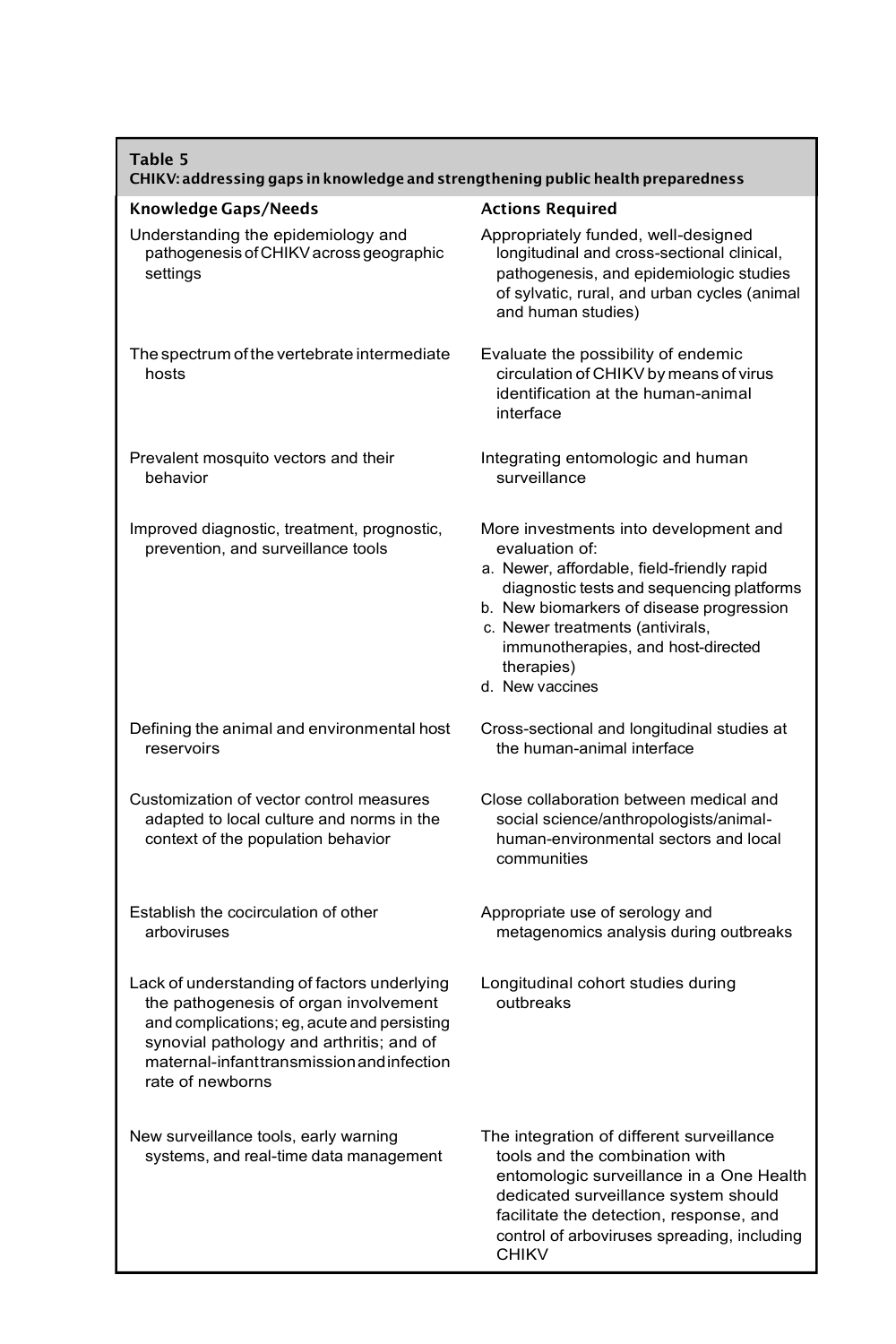## SUMMARY

Several challenges are involved in the development of tools and strategies for prevention of zoonotic and re-emerging infections with epidemic potential, including CHIK [\(Table 5\)](#page-16-0): early identification of human cases, developing rapid point of care diagnostics, and effective treatments and vaccines. The establishment of more effective collaborative research networks involving different disciplines, such as medical entomologists, virologists, veterinarians, infectious diseases clinicians, social science experts, anthropologists, community leaders, and policymakers, is required to enable more effective definition of host reservoirs, improving outbreak response and control activities. Given the unpredictability and paucity of CHIK and other zoonotic outbreaks, public health response and preparedness should be ready to perform research immediately during an outbreak, allowing for evaluation of existing and newer diagnostics, treatments, and vaccines. These are being addressed through increasing research capacity during interepidemic periods with an integrated One Health (hu-man-environmental-animal health) approach<sup>[115,116](#page-24-14)</sup> to assist in rapid investigations of zoonotic outbreaks and development of local capacity to improve national public health institutions.

### **DISCLOSURE**

All authors have an interest in global public health and emerging and re-emerging infections. All authors are part of the PANDORA-ID-NET Consortium (EDCTP reg/grant RIA2016E-1609) funded by the European and Developing Countries Clinical Trials Partnership (EDCTP2) program, which is supported under Horizon 2020, the European Union's Framework Programme for Research and Innovation. A. Zumla is in receipt of a National Institutes of Health Research (NIHR) senior investigator award. F. Ntoumi and A. Zumla acknowledge support from EDCTP (CANTAM2). F. Vairo and G. Ippolito acknowledge financial support from the Italian Ministry of Health, grants to Ricerca Corrente linea 1 to National Institute for Infectious Diseases, Lazzaro Spallanzani, IRCCS.

### **REFERENCES**

- <span id="page-17-1"></span><span id="page-17-0"></span>1. [Diallo M, Thonnon J, Traore-Lamizana M, et al. Vectors of Chikungunya virus](http://refhub.elsevier.com/S0891-5520(19)30065-0/sref1) i[n](http://refhub.elsevier.com/S0891-5520(19)30065-0/sref1) [Senegal: current data and transmission cycles. Am J Trop Med Hyg 1999;60:](http://refhub.elsevier.com/S0891-5520(19)30065-0/sref1) [281](http://refhub.elsevier.com/S0891-5520(19)30065-0/sref1)–6.
- 2. Mason PJ, Haddow AJ. An epidemic of virus disease in Southern [Province,](http://refhub.elsevier.com/S0891-5520(19)30065-0/sref2) Ta[n](http://refhub.elsevier.com/S0891-5520(19)30065-0/sref2)[ganyika Territory, in 1952-53; an additional note on Chikungunya virus](http://refhub.elsevier.com/S0891-5520(19)30065-0/sref2) isolation[s](http://refhub.elsevier.com/S0891-5520(19)30065-0/sref2) and serum antibodies. Trans R Soc Trop Med Hyg [1957;51:238](http://refhub.elsevier.com/S0891-5520(19)30065-0/sref2)–40.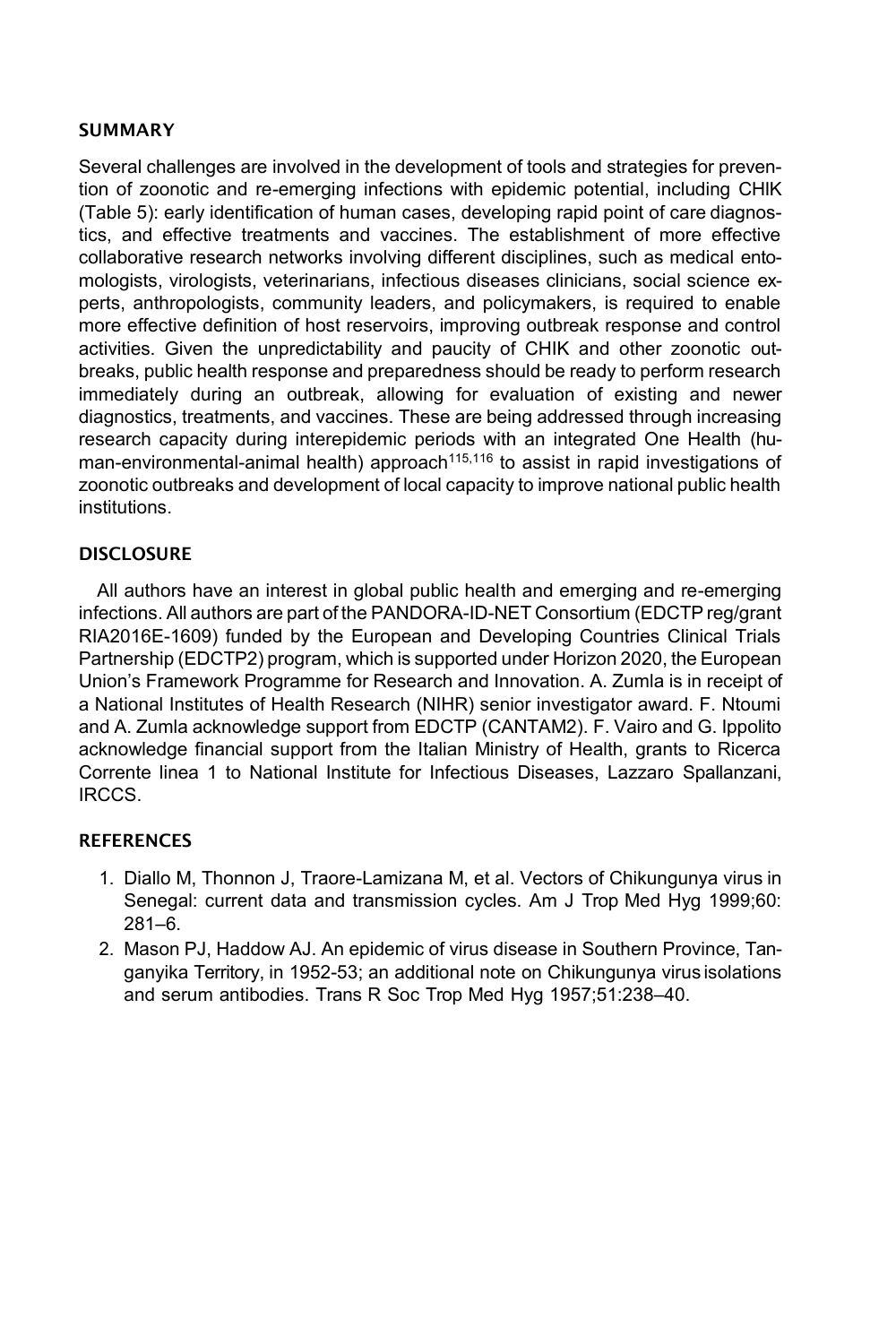- <span id="page-18-2"></span><span id="page-18-1"></span><span id="page-18-0"></span>3. [Ross RW. The Newala epidemic. III. The virus: isolation, pathogenic properties](http://refhub.elsevier.com/S0891-5520(19)30065-0/sref3) and relationship to the epidemic. J Hyg (Lond) [1956;54:177](http://refhub.elsevier.com/S0891-5520(19)30065-0/sref3)–91.
- 4. [Weaver SC, Forrester NL. Chikungunya: evolutionary history and recent](http://refhub.elsevier.com/S0891-5520(19)30065-0/sref4) [epidemic spread. Antiviral Res](http://refhub.elsevier.com/S0891-5520(19)30065-0/sref4) 2015;120:32–9.
- <span id="page-18-3"></span>5. Weinbren MP. The occurrence of [Chikungunya](http://refhub.elsevier.com/S0891-5520(19)30065-0/sref5) virus in Uganda. II. In man on th[e](http://refhub.elsevier.com/S0891-5520(19)30065-0/sref5) Entebbe peninsula. Trans R Soc Trop Med Hyg [1958;52:258](http://refhub.elsevier.com/S0891-5520(19)30065-0/sref5)–9.
- 6. [Powers AM, Brault AC, Tesh RB, et al. Re-emergence of Chikungunya and](http://refhub.elsevier.com/S0891-5520(19)30065-0/sref6) O'nyong[-nyong viruses: evidence for distinct geographical lineages and distant](http://refhub.elsevier.com/S0891-5520(19)30065-0/sref6) [evolutionary relationships. J Gen Virol](http://refhub.elsevier.com/S0891-5520(19)30065-0/sref6) 2000;81:471–9.
- <span id="page-18-4"></span>7. [Volk SM, Chen R, Tsetsarkin KA, et al. Genome-scale phylogenetic analyses of](http://refhub.elsevier.com/S0891-5520(19)30065-0/sref7) [chikungunya virus reveal independent emergences of recent epidemics and](http://refhub.elsevier.com/S0891-5520(19)30065-0/sref7) [various evolutionary rates. J Virol](http://refhub.elsevier.com/S0891-5520(19)30065-0/sref7) 2010;84:6497–504.
- 8. [Tsetsarkin KA, Chen R, Leal G, et al. Chikungunya virus emergence is con](http://refhub.elsevier.com/S0891-5520(19)30065-0/sref8)[strained in Asia by lineage-specific adaptive landscapes. Proc Natl Acad Sci U](http://refhub.elsevier.com/S0891-5520(19)30065-0/sref8)  S A [2011;108:7872](http://refhub.elsevier.com/S0891-5520(19)30065-0/sref8)–7.
- <span id="page-18-5"></span>9. [Nunes MR, Faria NR, de Vasconcelos JM, et al. Emergence and potential for](http://refhub.elsevier.com/S0891-5520(19)30065-0/sref9) spread of [Chikungunya](http://refhub.elsevier.com/S0891-5520(19)30065-0/sref9) virus in Brazil. BMC Med 2015;13:102.
- 10. [Mourya DT, Thakare JR, Gokhale MD, et al. Isolation of chikungunya virus from](http://refhub.elsevier.com/S0891-5520(19)30065-0/sref10) *Aedes aegypti* [mosquitoes collected in the town of Yawat, Pune District, Maha](http://refhub.elsevier.com/S0891-5520(19)30065-0/sref10)[rashtra State, India. Acta Virol](http://refhub.elsevier.com/S0891-5520(19)30065-0/sref10) 2001;45:305–9.
- <span id="page-18-6"></span>11. [Rausalu K, Utt A, Quirin T, et al. Chikungunya virus infectivity, RNA replication](http://refhub.elsevier.com/S0891-5520(19)30065-0/sref11) [and non-structural polyprotein processing depend on the nsP2](http://refhub.elsevier.com/S0891-5520(19)30065-0/sref11) protease's [active](http://refhub.elsevier.com/S0891-5520(19)30065-0/sref11)  [site cysteine residue. Sci Rep](http://refhub.elsevier.com/S0891-5520(19)30065-0/sref11) 2016;6:37124.
- <span id="page-18-7"></span>12. Metz SW, Pijlman GP. Production of [Chikungunya](http://refhub.elsevier.com/S0891-5520(19)30065-0/sref12) virus-like particles and subun[it](http://refhub.elsevier.com/S0891-5520(19)30065-0/sref12) [vaccines in insect cells. Methods Mol Biol](http://refhub.elsevier.com/S0891-5520(19)30065-0/sref12) 2016;1426:297–309.
- <span id="page-18-8"></span>13. Khan AH, Morita K, Parquet MD, et al. Complete [nucleotide](http://refhub.elsevier.com/S0891-5520(19)30065-0/sref13) sequence of chikun[gunya virus and evidence for an internal polyadenylation site. J Gen Virol 2002;](http://refhub.elsevier.com/S0891-5520(19)30065-0/sref13) [83:3075](http://refhub.elsevier.com/S0891-5520(19)30065-0/sref13)–84.
- <span id="page-18-9"></span>14. [Voss JE, Vaney MC, Duquerroy S, et al. Glycoprotein organization of](http://refhub.elsevier.com/S0891-5520(19)30065-0/sref14) Chikungu[nya virus particles revealed by X-ray crystallography. Nature](http://refhub.elsevier.com/S0891-5520(19)30065-0/sref14) 2010;468:709–12.
- <span id="page-18-10"></span>15. Snyder AJ, Sokoloski KJ, [Mukhopadhyay](http://refhub.elsevier.com/S0891-5520(19)30065-0/sref15) S. Mutating conserved cysteines in th[e](http://refhub.elsevier.com/S0891-5520(19)30065-0/sref15) [alphavirus e2 glycoprotein causes virus-specific assembly defects. J Virol 2012;](http://refhub.elsevier.com/S0891-5520(19)30065-0/sref15) [86:3100](http://refhub.elsevier.com/S0891-5520(19)30065-0/sref15)–11.
- <span id="page-18-11"></span>16. [Melton JV, Ewart GD, Weir RC, et al. Alphavirus 6K proteins form ion channels.](http://refhub.elsevier.com/S0891-5520(19)30065-0/sref16) J Biol Chem [2002;277:46923](http://refhub.elsevier.com/S0891-5520(19)30065-0/sref16)–31.
- <span id="page-18-12"></span>17. [Snyder JE, Kulcsar KA, Schultz KL, et al. Functional characterization of the al](http://refhub.elsevier.com/S0891-5520(19)30065-0/sref17)[phavirus TF protein. J Virol](http://refhub.elsevier.com/S0891-5520(19)30065-0/sref17) 2013;87:8511–23.
- 18. [Solignat M, Gay B, Higgs S, et al. Replication cycle of chikungunya: a re](http://refhub.elsevier.com/S0891-5520(19)30065-0/sref18)[emerging arbovirus. Virology](http://refhub.elsevier.com/S0891-5520(19)30065-0/sref18) 2009;393:183–97.
- <span id="page-18-14"></span><span id="page-18-13"></span>19. [Lum FM, Ng LF. Cellular and molecular mechanisms of chikungunya pathogen](http://refhub.elsevier.com/S0891-5520(19)30065-0/sref19)[esis. Antiviral Res](http://refhub.elsevier.com/S0891-5520(19)30065-0/sref19) 2015;120:165–74.
- 20. [Rupp JC, Sokoloski KJ, Gebhart NN, et al. Alphavirus RNA synthesis and non](http://refhub.elsevier.com/S0891-5520(19)30065-0/sref20)[structural protein functions. J Gen Virol](http://refhub.elsevier.com/S0891-5520(19)30065-0/sref20) 2015;96:2483–500.
- <span id="page-18-15"></span>21. [Powers AM. Vaccine and therapeutic options to control Chikungunya virus. Clin](http://refhub.elsevier.com/S0891-5520(19)30065-0/sref21) [Microbiol Rev 2017;31](http://refhub.elsevier.com/S0891-5520(19)30065-0/sref21) [pii:e00104-16].
- <span id="page-18-16"></span>22. [Fortuna C, Remoli ME, Rizzo C, et al. Imported arboviral infections in Italy,](http://refhub.elsevier.com/S0891-5520(19)30065-0/sref22) Jul[y](http://refhub.elsevier.com/S0891-5520(19)30065-0/sref22) [2014-October 2015: a National Reference Laboratory report. BMC Infect Dis](http://refhub.elsevier.com/S0891-5520(19)30065-0/sref22) [2017;17:216.](http://refhub.elsevier.com/S0891-5520(19)30065-0/sref22)
- 23. [Wahid B, Ali A, Rafique S, et al. Global expansion of chikungunya virus: map](http://refhub.elsevier.com/S0891-5520(19)30065-0/sref23)ping the 64-year history. Int J Infect Dis [2017;58:69](http://refhub.elsevier.com/S0891-5520(19)30065-0/sref23)–76.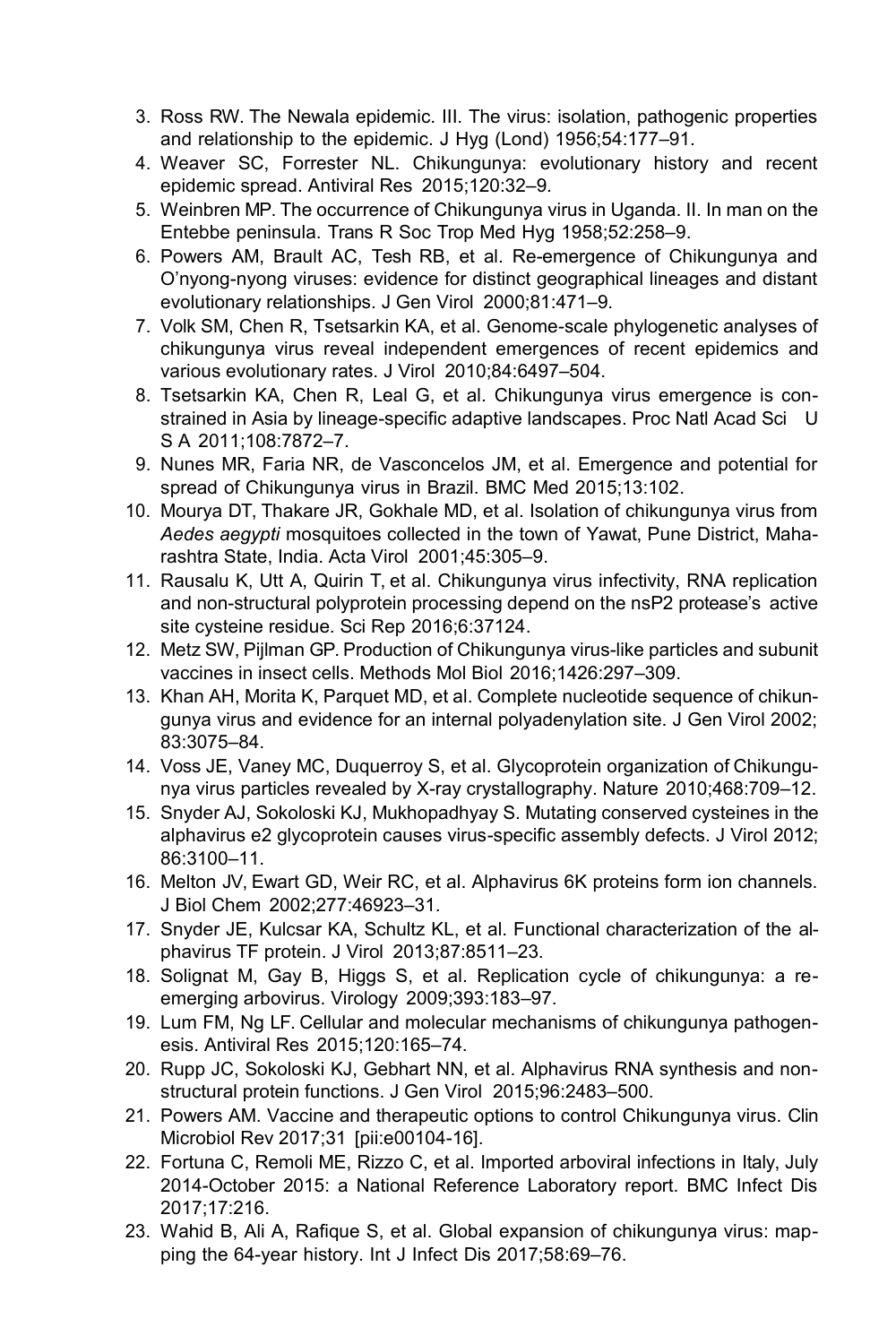- <span id="page-19-1"></span><span id="page-19-0"></span>24. [Sergon K, Yahaya AA, Brown J, et al. Seroprevalence of Chikungunya virus](http://refhub.elsevier.com/S0891-5520(19)30065-0/sref24) [infection on Grande Comore Island, union of the Comoros, 2005. Am J Trop](http://refhub.elsevier.com/S0891-5520(19)30065-0/sref24) [Med](http://refhub.elsevier.com/S0891-5520(19)30065-0/sref24)  Hyg [2007;76:1189](http://refhub.elsevier.com/S0891-5520(19)30065-0/sref24)–93.
- <span id="page-19-2"></span>25. [Josseran L, Paquet C, Zehgnoun A, et al. Chikungunya disease outbreak,](http://refhub.elsevier.com/S0891-5520(19)30065-0/sref25) [Reunion Island. Emerg Infect Dis](http://refhub.elsevier.com/S0891-5520(19)30065-0/sref25) 2006;12:1994–5.
- <span id="page-19-11"></span>26. Grandadam M, Caro V, Plumet S, et al. [Chikungunya](http://refhub.elsevier.com/S0891-5520(19)30065-0/sref26) virus, southeastern Franc[e.](http://refhub.elsevier.com/S0891-5520(19)30065-0/sref26) [Emerg Infect Dis](http://refhub.elsevier.com/S0891-5520(19)30065-0/sref26) 2011;17:910–3.
- 27. Rezza G, Nicoletti L, Angelini R, et al. Infection with [chikungunya](http://refhub.elsevier.com/S0891-5520(19)30065-0/sref27) virus in Italy: a[n](http://refhub.elsevier.com/S0891-5520(19)30065-0/sref27) [outbreak in a temperate region. Lancet](http://refhub.elsevier.com/S0891-5520(19)30065-0/sref27) 2007;370:1840–6.
- 28. Delisle E, Rousseau C, Broche B, et al. Chikungunya outbreak in Montpellier, France, September to October 2014. Euro Surveill 2015;20. [https://doi.org/10.](https://doi.org/10.2807/1560-7917.es2015.20.17.21108) [2807/1560-7917.es2015.20.17.21108.](https://doi.org/10.2807/1560-7917.es2015.20.17.21108)
- 29. Calba C, Guerbois-Galla M, Franke F, et al. Preliminary report of an autochthonous chikungunya outbreak in France, July to September 2017. Euro Surveill 2017;22(39). [https://doi.org/10.2807/1560-7917.ES.2017.22.39.17-00647.](https://doi.org/10.2807/1560-7917.ES.2017.22.39.17-00646)
- <span id="page-19-4"></span><span id="page-19-3"></span>30. Vairo F, Mammone A, Lanini S, et al. Local [transmission](http://refhub.elsevier.com/S0891-5520(19)30065-0/sref30) of chikungunya in Rom[e](http://refhub.elsevier.com/S0891-5520(19)30065-0/sref30) [and the Lazio region, Italy. PLoS One](http://refhub.elsevier.com/S0891-5520(19)30065-0/sref30) 2018;13:e0208896.
- 31. Bordi L, Carletti F, Lalle E, et al. Molecular characterization of autochthonous Chikungunya cluster in Latium region, Italy. Emerg Infect Dis 2018;24(1). [https://doi.org/10.3201/eid2401.171605.](https://doi.org/10.3201/eid2401.171605)
- 32. [Diallo D, Sall AA, Buenemann M, et al. Landscape ecology of sylvatic](http://refhub.elsevier.com/S0891-5520(19)30065-0/sref32) chikungu[nya virus and mosquito vectors in southeastern Senegal. PLoS Negl Trop Dis](http://refhub.elsevier.com/S0891-5520(19)30065-0/sref32) [2012;6:e1649.](http://refhub.elsevier.com/S0891-5520(19)30065-0/sref32)
- <span id="page-19-5"></span>33. [Jupp PG, McIntosh BM. Aedes furcifer and other mosquitoes as vectors of chi](http://refhub.elsevier.com/S0891-5520(19)30065-0/sref33)[kungunya virus at Mica, northeastern Transvaal, South Africa. J Am Mosq Con](http://refhub.elsevier.com/S0891-5520(19)30065-0/sref33)trol Assoc [1990;6:415](http://refhub.elsevier.com/S0891-5520(19)30065-0/sref33)–20.
- <span id="page-19-6"></span>34. [Coffey LL, Failloux AB, Weaver SC. Chikungunya virus-vector interactions. Vi](http://refhub.elsevier.com/S0891-5520(19)30065-0/sref34)ruses [2014;6:4628](http://refhub.elsevier.com/S0891-5520(19)30065-0/sref34)–63.
- <span id="page-19-7"></span>35. [Gubler DJ. The global emergence/resurgence of arboviral diseases as public](http://refhub.elsevier.com/S0891-5520(19)30065-0/sref35) [health problems. Arch Med Res](http://refhub.elsevier.com/S0891-5520(19)30065-0/sref35) 2002;33:330–42.
- <span id="page-19-8"></span>36. [Lounibos LP. Invasions by insect vectors of human disease. Annu Rev Entomol](http://refhub.elsevier.com/S0891-5520(19)30065-0/sref36) [2002;47:233](http://refhub.elsevier.com/S0891-5520(19)30065-0/sref36)–66.
- <span id="page-19-9"></span>37. [Powers AM, Logue CH. Changing patterns of chikungunya virus: re-emergence](http://refhub.elsevier.com/S0891-5520(19)30065-0/sref37) [of a zoonotic arbovirus. J Gen Virol](http://refhub.elsevier.com/S0891-5520(19)30065-0/sref37) 2007;88:2363–77.
- <span id="page-19-10"></span>38. Schuffenecker I, Iteman I, Michault A, et al. Genome [microevolution](http://refhub.elsevier.com/S0891-5520(19)30065-0/sref38) of chikungunya viruses causing the Indian Ocean outbreak. PLoS Med [2006;3:e263.](http://refhub.elsevier.com/S0891-5520(19)30065-0/sref38)
- 39. Tsetsarkin KA, [Vanlandingham](http://refhub.elsevier.com/S0891-5520(19)30065-0/sref39) DL, McGee CE, et al. A single mutation in chikun[gunya virus affects vector specificity and epidemic potential. PLoS Pathog](http://refhub.elsevier.com/S0891-5520(19)30065-0/sref39) [2007;3:e201.](http://refhub.elsevier.com/S0891-5520(19)30065-0/sref39)
- 40. [Vashishtha](http://refhub.elsevier.com/S0891-5520(19)30065-0/sref40) M, Phalen T, Marquardt MT, et al. A single point mutation controls th[e](http://refhub.elsevier.com/S0891-5520(19)30065-0/sref40) [cholesterol dependence of Semliki Forest virus entry and exit. J Cell Biol 1998;](http://refhub.elsevier.com/S0891-5520(19)30065-0/sref40) [140:91](http://refhub.elsevier.com/S0891-5520(19)30065-0/sref40)–9.
- 41. Venturi G, Di Luca M, Fortuna C, et al. Detection of a chikungunya outbreak in Central Italy, August to September 2017. Euro Surveill 2017;22(39). [https://doi.](https://doi.org/10.2807/1560-7917.ES.2017.22.39.17-00646) [org/10.2807/1560-7917.ES.2017.22.39.17-00646.](https://doi.org/10.2807/1560-7917.ES.2017.22.39.17-00646)
- <span id="page-19-12"></span>42. [Bordi L, Carletti F, Castilletti C, et al. Presence of the A226V mutation in](http://refhub.elsevier.com/S0891-5520(19)30065-0/sref42) autoch[thonous and imported Italian chikungunya virus strains. Clin Infect Dis 2008;47:](http://refhub.elsevier.com/S0891-5520(19)30065-0/sref42) [428](http://refhub.elsevier.com/S0891-5520(19)30065-0/sref42)–9.
- 43. [Tsetsarkin KA, Chen R, Yun R, et al. Multi-peaked adaptive landscape for chi](http://refhub.elsevier.com/S0891-5520(19)30065-0/sref43)[kungunya virus evolution predicts continued fitness optimization in](http://refhub.elsevier.com/S0891-5520(19)30065-0/sref43) *Aedes alb[o](http://refhub.elsevier.com/S0891-5520(19)30065-0/sref43)pictus* [mosquitoes. Nat Commun](http://refhub.elsevier.com/S0891-5520(19)30065-0/sref43) 2014;5:4084.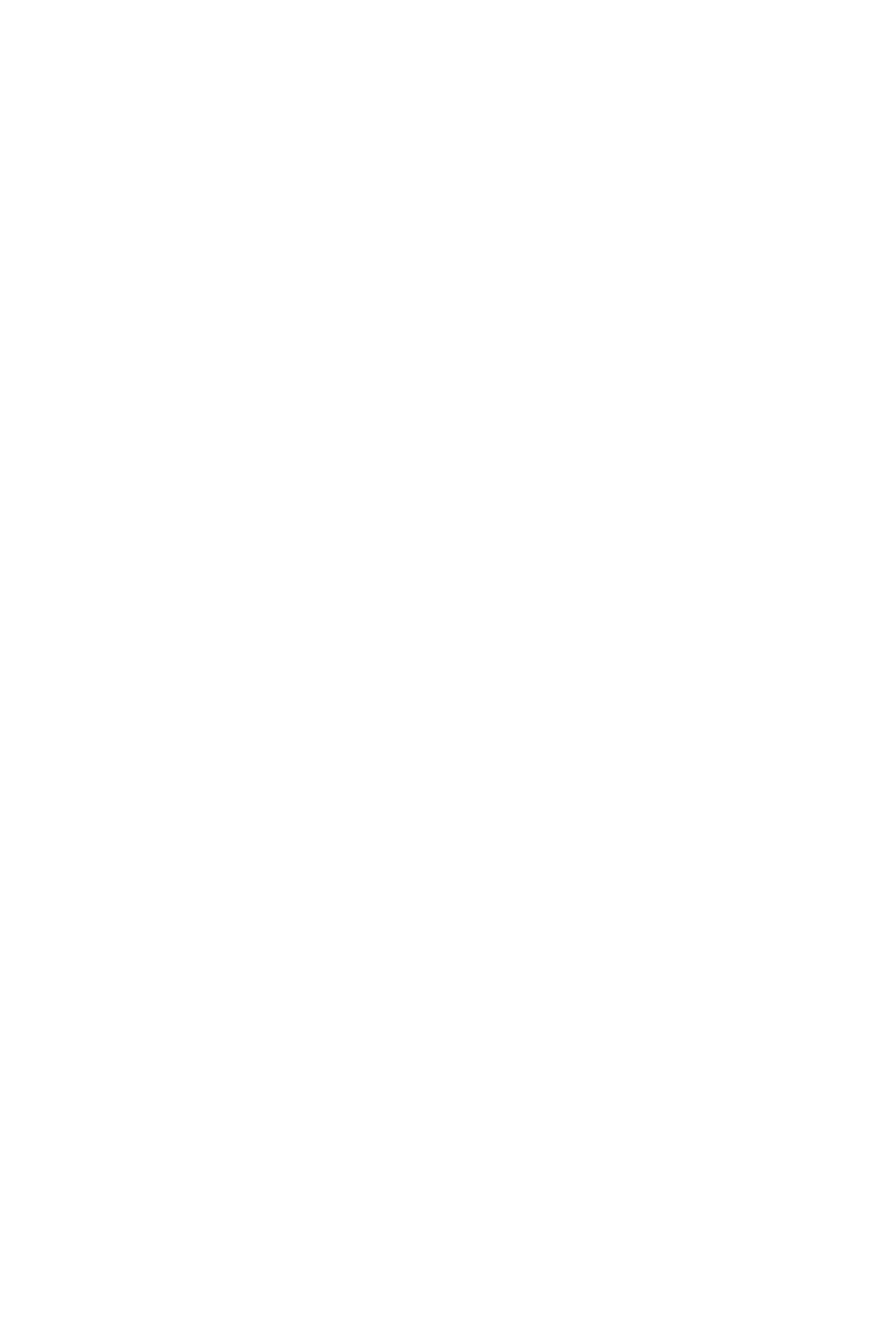- <span id="page-21-0"></span>44. Tsetsarkin KA, McGee CE, Volk SM, et al. Epistatic roles of E2 [glycoprotein](http://refhub.elsevier.com/S0891-5520(19)30065-0/sref44) mu[tations in adaption of chikungunya virus to](http://refhub.elsevier.com/S0891-5520(19)30065-0/sref44) *Aedes albopictus* and *Ae. aegyp[ti](http://refhub.elsevier.com/S0891-5520(19)30065-0/sref44)* [mosquitoes. PLoS One](http://refhub.elsevier.com/S0891-5520(19)30065-0/sref44) 2009;4:e6835.
- 45. Horwood PF, Buchy P. Chikungunya. (Special Issue: New [developments](http://refhub.elsevier.com/S0891-5520(19)30065-0/sref45) in majo[r](http://refhub.elsevier.com/S0891-5520(19)30065-0/sref45) [vector-borne diseases. Part II: important diseases for veterinarians.\). Sci Tech](http://refhub.elsevier.com/S0891-5520(19)30065-0/sref45) [Rev Off Int Epiz](http://refhub.elsevier.com/S0891-5520(19)30065-0/sref45) 2015;34:479–89.
- <span id="page-21-2"></span><span id="page-21-1"></span>46. [Mavale M, Parashar D, Sudeep A, et al. Venereal transmission of chikungunya](http://refhub.elsevier.com/S0891-5520(19)30065-0/sref46) virus by *Aedes aegypti* [mosquitoes \(Diptera: Culicidae\). Am J Trop Med Hyg](http://refhub.elsevier.com/S0891-5520(19)30065-0/sref46) [2010;83:1242](http://refhub.elsevier.com/S0891-5520(19)30065-0/sref46)–4.
- 47. [Agarwal A, Dash PK, Singh AK, et al. Evidence of experimental vertical trans](http://refhub.elsevier.com/S0891-5520(19)30065-0/sref47)[mission of emerging novel ECSA genotype of Chikungunya Virus in](http://refhub.elsevier.com/S0891-5520(19)30065-0/sref47) *Aedes aegypti*[. PLoS Negl Trop Dis](http://refhub.elsevier.com/S0891-5520(19)30065-0/sref47) 2014;8:e2990.
- 48. [Chompoosri J, Thavara U, Tawatsin A, et al. Vertical transmission of Indian](http://refhub.elsevier.com/S0891-5520(19)30065-0/sref48) [Ocean Lineage of chikungunya virus in](http://refhub.elsevier.com/S0891-5520(19)30065-0/sref48) *Aedes aegypti* and *Aedes albopictu[s](http://refhub.elsevier.com/S0891-5520(19)30065-0/sref48)* [mosquitoes. Parasit Vectors](http://refhub.elsevier.com/S0891-5520(19)30065-0/sref48) 2016;9:227.
- <span id="page-21-3"></span>49. Jain J, Kushwah RBS, Singh SS, et al. Evidence for natural vertical [transmission](http://refhub.elsevier.com/S0891-5520(19)30065-0/sref49) [of chikungunya viruses in field populations of](http://refhub.elsevier.com/S0891-5520(19)30065-0/sref49) *Aedes aegypti* in Delhi and Ha[r](http://refhub.elsevier.com/S0891-5520(19)30065-0/sref49)[yana states in India-a preliminary report. Acta](http://refhub.elsevier.com/S0891-5520(19)30065-0/sref49) Trop 2016;162:46–55.
- <span id="page-21-4"></span>50. [Furuya-Kanamori L, Liang S, Milinovich G, et al. Co-distribution and](http://refhub.elsevier.com/S0891-5520(19)30065-0/sref50) co-infectio[n](http://refhub.elsevier.com/S0891-5520(19)30065-0/sref50) of [chikungunya](http://refhub.elsevier.com/S0891-5520(19)30065-0/sref50) and dengue viruses. BMC Infect Dis 2016;16:84.
- 51. [Boga JA, Alvarez-Arguelles ME, Rojo-Alba S, et al. Simultaneous detection of](http://refhub.elsevier.com/S0891-5520(19)30065-0/sref51) [Dengue virus, Chikungunya virus, Zika virus, Yellow fever virus and West Nile](http://refhub.elsevier.com/S0891-5520(19)30065-0/sref51) [virus. J Virol Methods](http://refhub.elsevier.com/S0891-5520(19)30065-0/sref51) 2019;268:53–5.
- <span id="page-21-6"></span><span id="page-21-5"></span>52. [Appassakij H, Khuntikij P, Kemapunmanus M, et al. Viremic profiles in asymp](http://refhub.elsevier.com/S0891-5520(19)30065-0/sref52)[tomatic and symptomatic chikungunya fever: a blood transfusion threat? Trans](http://refhub.elsevier.com/S0891-5520(19)30065-0/sref52)fusion [2013;53:2567](http://refhub.elsevier.com/S0891-5520(19)30065-0/sref52)–74.
- <span id="page-21-7"></span>53. [Brouard C, Bernillon P, Quatresous I, et al. Estimated risk of Chikungunya](http://refhub.elsevier.com/S0891-5520(19)30065-0/sref53) [viremic](http://refhub.elsevier.com/S0891-5520(19)30065-0/sref53)  [blood donation during an epidemic on Reunion Island in the Indian](http://refhub.elsevier.com/S0891-5520(19)30065-0/sref53) [Ocean, 2005](http://refhub.elsevier.com/S0891-5520(19)30065-0/sref53)  [to 2007. Transfusion](http://refhub.elsevier.com/S0891-5520(19)30065-0/sref53) 2008;48:1333–41.
- <span id="page-21-8"></span>54. [Liumbruno GM, Calteri D, Petropulacos K, et al. The Chikungunya epidemic in](http://refhub.elsevier.com/S0891-5520(19)30065-0/sref54) [Italy and its repercussion on the blood system. Blood Transfus2008;6:199](http://refhub.elsevier.com/S0891-5520(19)30065-0/sref54)–210.
- 55. [Kee AC, Yang S, Tambyah P. Atypical chikungunya virus infections in immuno](http://refhub.elsevier.com/S0891-5520(19)30065-0/sref55)[compromised patients. Emerg Infect Dis](http://refhub.elsevier.com/S0891-5520(19)30065-0/sref55) 2010;16:1038–40.
- 56. [Dalla Gasperina D, Balsamo ML, Garavaglia SD, et al. Chikungunya infection](http://refhub.elsevier.com/S0891-5520(19)30065-0/sref56) i[n](http://refhub.elsevier.com/S0891-5520(19)30065-0/sref56) [a human immunodeficiency virus-infected kidney transplant recipient returning](http://refhub.elsevier.com/S0891-5520(19)30065-0/sref56) [to](http://refhub.elsevier.com/S0891-5520(19)30065-0/sref56) Italy from the Dominican Republic. Transpl Infect Dis [2015;17:876](http://refhub.elsevier.com/S0891-5520(19)30065-0/sref56)–9.
- 57. Girão ES, Rodrigues Dos Santos BG, do Amaral ES, et al. [Chikungunya](http://refhub.elsevier.com/S0891-5520(19)30065-0/sref57) infection [in solid organ transplant recipients. Transpl](http://refhub.elsevier.com/S0891-5520(19)30065-0/sref57) Proc 2017;49:2076–81.
- <span id="page-21-9"></span>58. Couderc T, Gangneux N, Chrétien F, et al. [Chikungunya](http://refhub.elsevier.com/S0891-5520(19)30065-0/sref58) virus infection of corneal [grafts. J Infect Dis](http://refhub.elsevier.com/S0891-5520(19)30065-0/sref58) 2012;206:851–9.
- <span id="page-21-10"></span>59. Gérardin P, Barau G, Michault A, et al. [Multidisciplinary](http://refhub.elsevier.com/S0891-5520(19)30065-0/sref59) prospective study of [mother-to-child](http://refhub.elsevier.com/S0891-5520(19)30065-0/sref59) chikungunya virus infections on the island of La Réunion. PLoS Med [2008;5:e60.](http://refhub.elsevier.com/S0891-5520(19)30065-0/sref59)
- <span id="page-21-13"></span><span id="page-21-11"></span>60. Couderc T, Chrétien F, Schilte C, et al. A mouse model for [Chikungunya:](http://refhub.elsevier.com/S0891-5520(19)30065-0/sref60) young [age and inefficient type-I interferon signaling are risk factors for severe disease.](http://refhub.elsevier.com/S0891-5520(19)30065-0/sref60) [PLoS Pathog](http://refhub.elsevier.com/S0891-5520(19)30065-0/sref60) 2008;4:e29.
- <span id="page-21-12"></span>61. [Contopoulos-Ioannidis D, Newman-Lindsay S, Chow C, et al. Mother-to-child](http://refhub.elsevier.com/S0891-5520(19)30065-0/sref61) [transmission of Chikungunya virus: a systematic review and meta-analysis.](http://refhub.elsevier.com/S0891-5520(19)30065-0/sref61) [PLoS Negl Trop Dis](http://refhub.elsevier.com/S0891-5520(19)30065-0/sref61) 2018;12:e0006510.
- 62. [Patterson J, Sammon M, Garg M. Dengue, Zika and Chikungunya: emerging](http://refhub.elsevier.com/S0891-5520(19)30065-0/sref62) a[r](http://refhub.elsevier.com/S0891-5520(19)30065-0/sref62)boviruses in the new world. West J Emerg Med [2016;17:671](http://refhub.elsevier.com/S0891-5520(19)30065-0/sref62)–9.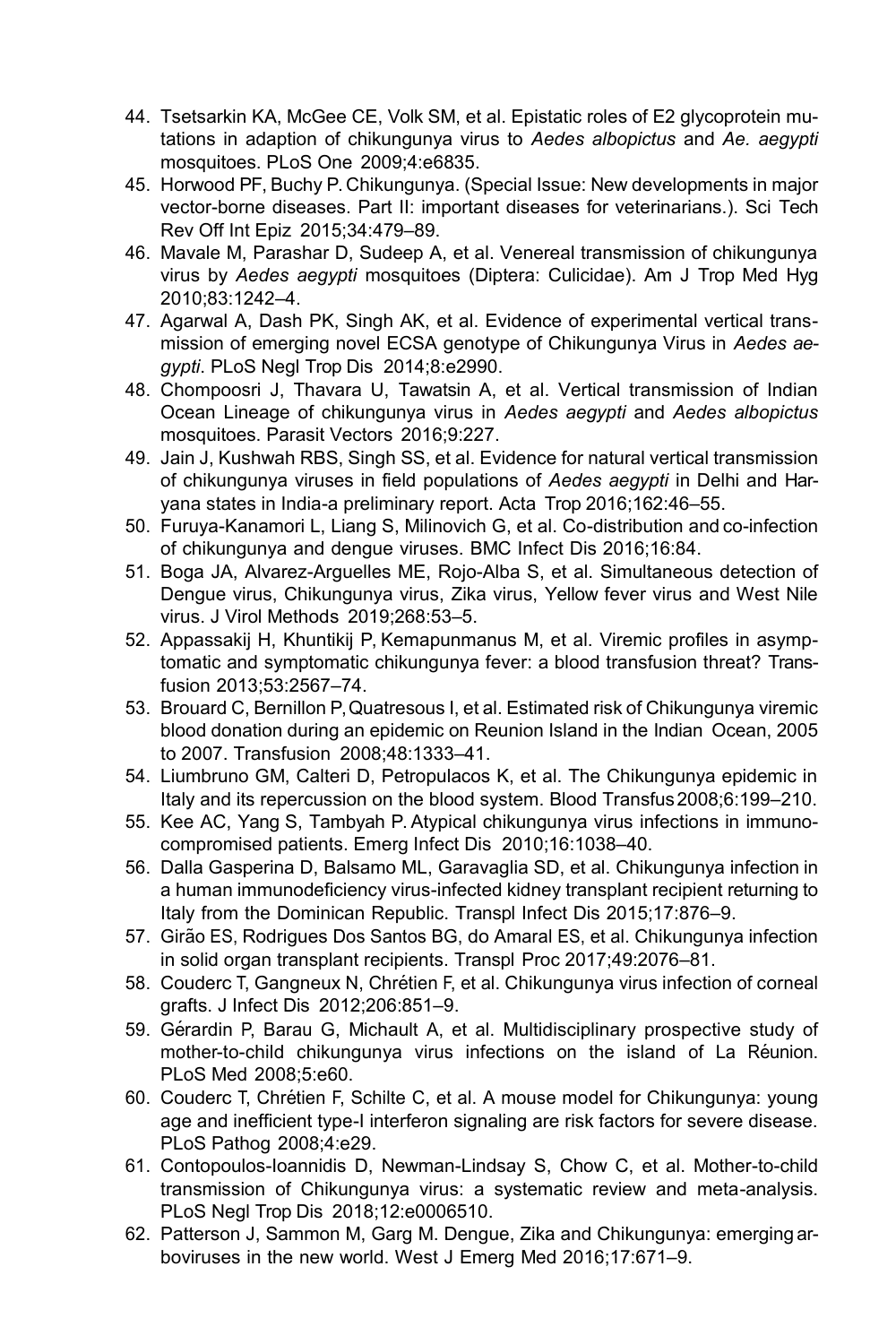- <span id="page-22-1"></span><span id="page-22-0"></span>63. Bandeira AC, Campos GS, Rocha VF, et al. Prolonged shedding of [Chikungunya](http://refhub.elsevier.com/S0891-5520(19)30065-0/sref63) [virus in semen and urine: a new perspective for diagnosis and implications for](http://refhub.elsevier.com/S0891-5520(19)30065-0/sref63) [transmission. IDCases](http://refhub.elsevier.com/S0891-5520(19)30065-0/sref63) 2016;6:100–3.
- <span id="page-22-2"></span>64. [Matusali G, Colavita F, Bordi L, et al. Tropism of the Chikungunya Virus. Viruses](http://refhub.elsevier.com/S0891-5520(19)30065-0/sref64) 2019;11 [\[pii:E175\].](http://refhub.elsevier.com/S0891-5520(19)30065-0/sref64)
- <span id="page-22-3"></span>65. [Sourisseau M, Schilte C, Casartelli N, et al. Characterization of reemerging chi](http://refhub.elsevier.com/S0891-5520(19)30065-0/sref65)[kungunya virus. PLoS Pathog](http://refhub.elsevier.com/S0891-5520(19)30065-0/sref65) 2007;3:e89.
- 66. Kam YW, Ong EK, Rénia L, et al. [Immuno-biology](http://refhub.elsevier.com/S0891-5520(19)30065-0/sref66) of Chikungunya and implica[tions for disease intervention. Microbes Infect](http://refhub.elsevier.com/S0891-5520(19)30065-0/sref66) 2009;11:1186–96.
- <span id="page-22-4"></span>67. [Lohachanakul J, Phuklia W, Thannagith M, et al. Differences in response of pri](http://refhub.elsevier.com/S0891-5520(19)30065-0/sref67)[mary human myoblasts to infection with recent epidemic strains ofChikungunya](http://refhub.elsevier.com/S0891-5520(19)30065-0/sref67) [virus isolated from patients with and without myalgia. J Med Virol 2015;87:](http://refhub.elsevier.com/S0891-5520(19)30065-0/sref67) [733](http://refhub.elsevier.com/S0891-5520(19)30065-0/sref67)– [9.](http://refhub.elsevier.com/S0891-5520(19)30065-0/sref67)
- <span id="page-22-7"></span>68. [Hoarau JJ, Jaffar Bandjee MC, Krejbich Trotot P, et al. Persistent chronic](http://refhub.elsevier.com/S0891-5520(19)30065-0/sref68) inflam[mation and infection by Chikungunya arthritogenic alphavirus in spite of arobust](http://refhub.elsevier.com/S0891-5520(19)30065-0/sref68)  [host immune response. J Immunol 2010;184:5914](http://refhub.elsevier.com/S0891-5520(19)30065-0/sref68)–27.
- <span id="page-22-5"></span>69. [Zhang X, Huang Y, Wang M, et al. Differences in genome characters and cell](http://refhub.elsevier.com/S0891-5520(19)30065-0/sref69) [tropisms between two chikungunya isolates of Asian lineage and Indian Ocean](http://refhub.elsevier.com/S0891-5520(19)30065-0/sref69) [lineage. Virol J](http://refhub.elsevier.com/S0891-5520(19)30065-0/sref69) 2018;15:130.
- <span id="page-22-6"></span>70. Lokireddy S, Vemula S, Vadde R. Connective tissue metabolism in [chikungunya](http://refhub.elsevier.com/S0891-5520(19)30065-0/sref70) [patients. Virol J](http://refhub.elsevier.com/S0891-5520(19)30065-0/sref70) 2008;5:31.
- 71. [Chow A, Her Z, Ong EK, et al. Persistent arthralgia induced by Chikungunya vi](http://refhub.elsevier.com/S0891-5520(19)30065-0/sref71)[rus infection is associated with interleukin-6 and granulocyte macrophage](http://refhub.elsevier.com/S0891-5520(19)30065-0/sref71) [colony-stimulating factor. J Infect Dis 2011;203:149](http://refhub.elsevier.com/S0891-5520(19)30065-0/sref71)–57.
- <span id="page-22-8"></span>72. Goupil BA, [McNulty](http://refhub.elsevier.com/S0891-5520(19)30065-0/sref72) MA, Martin MJ, et al. Novel lesions of bones and joints asso[ciated with Chikungunya virus infection in two mouse models of disease: new](http://refhub.elsevier.com/S0891-5520(19)30065-0/sref72) [insights into disease pathogenesis. PLoS One](http://refhub.elsevier.com/S0891-5520(19)30065-0/sref72) 2016;11:e0155243.
- 73. [Yoon IK, Alera MT, Lago CB, et al. High rate of subclinical chikungunya virus](http://refhub.elsevier.com/S0891-5520(19)30065-0/sref73) [infection and association of neutralizing antibody with protection in a prospec](http://refhub.elsevier.com/S0891-5520(19)30065-0/sref73)tive cohort in the Philippines. PLoS Negl Trop Dis [2015;9:e0003764.](http://refhub.elsevier.com/S0891-5520(19)30065-0/sref73)
- <span id="page-22-9"></span>74. [Burt FJ, Chen W, Miner JJ, et al. Chikungunya virus: an update on the biology](http://refhub.elsevier.com/S0891-5520(19)30065-0/sref74) [and pathogenesis of this emerging pathogen.](http://refhub.elsevier.com/S0891-5520(19)30065-0/sref74) Lancet Infect Dis 2017;17: [e107](http://refhub.elsevier.com/S0891-5520(19)30065-0/sref74)– [17.](http://refhub.elsevier.com/S0891-5520(19)30065-0/sref74)
- 75. [Morrison TE. Reemergence of chikungunya virus. J Virol](http://refhub.elsevier.com/S0891-5520(19)30065-0/sref75) 2014;88:11644–7.
- <span id="page-22-10"></span>76. [Colavita F, Vita S, Lalle E, et al. Overproduction of IL-6 and type-I IFN in a](http://refhub.elsevier.com/S0891-5520(19)30065-0/sref76) leth[al](http://refhub.elsevier.com/S0891-5520(19)30065-0/sref76) [case of Chikungunya virus infection in an elderly man during the 2017 Italian](http://refhub.elsevier.com/S0891-5520(19)30065-0/sref76) [outbreak. Open Forum Infect Dis](http://refhub.elsevier.com/S0891-5520(19)30065-0/sref76) 2018;5:ofy276.
- <span id="page-22-11"></span>77. [Mehta R, Gerardin P, de Brito CAA, et al. The neurological complications of chi](http://refhub.elsevier.com/S0891-5520(19)30065-0/sref77)[kungunya virus: a systematic review. Rev Med Virol](http://refhub.elsevier.com/S0891-5520(19)30065-0/sref77) 2018;28:e1978.
- <span id="page-22-12"></span>78. [Dhanwani R, Khan M, Bhaskar AS, et al. Characterization of Chikungunya virus](http://refhub.elsevier.com/S0891-5520(19)30065-0/sref78) [infection in human neuroblastoma SH-SY5Y cells: role of apoptosis in neuronal](http://refhub.elsevier.com/S0891-5520(19)30065-0/sref78) [cell death. Virus Res](http://refhub.elsevier.com/S0891-5520(19)30065-0/sref78) 2012;163:563–72.
- <span id="page-22-13"></span>79. [Abere B, Wikan N, Ubol S, et al. Proteomic analysis of chikungunya virus in](http://refhub.elsevier.com/S0891-5520(19)30065-0/sref79)[fected microglial cells. PLoS One](http://refhub.elsevier.com/S0891-5520(19)30065-0/sref79) 2012;7:e34800.
- <span id="page-22-14"></span>80. Abraham R, Mudaliar P, Padmanabhan A, et al. Induction of [cytopathogenicity](http://refhub.elsevier.com/S0891-5520(19)30065-0/sref80) i[n](http://refhub.elsevier.com/S0891-5520(19)30065-0/sref80) human glioblastoma cells by chikungunya virus. PLoS One [2013;8:e75854.](http://refhub.elsevier.com/S0891-5520(19)30065-0/sref80)
- 81. [Thiberville SD, Moyen N, Dupuis-Maguiraga L, et al. Chikungunya fever: epide](http://refhub.elsevier.com/S0891-5520(19)30065-0/sref81)[miology, clinical syndrome, pathogenesis and therapy. Antiviral Res 2013;99:](http://refhub.elsevier.com/S0891-5520(19)30065-0/sref81) [345](http://refhub.elsevier.com/S0891-5520(19)30065-0/sref81)–70.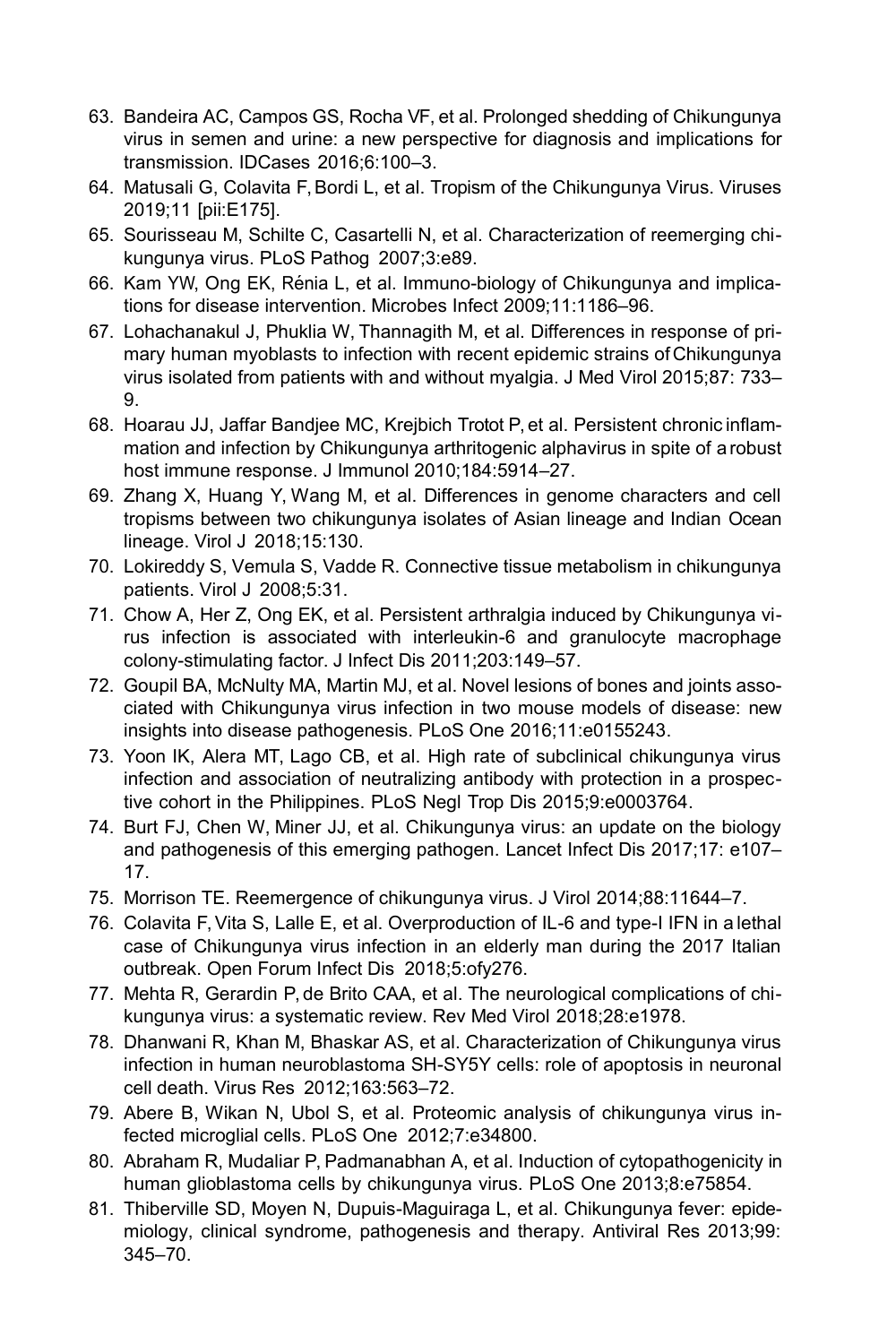- <span id="page-23-0"></span>82. [Capeding MR, Chua MN, Hadinegoro SR, et al. Dengue and other common](http://refhub.elsevier.com/S0891-5520(19)30065-0/sref82) [causes of acute febrile illness in Asia: an active surveillance study in children.](http://refhub.elsevier.com/S0891-5520(19)30065-0/sref82) [PLoS Negl Trop Dis](http://refhub.elsevier.com/S0891-5520(19)30065-0/sref82) 2013;7:e2331.
- <span id="page-23-1"></span>83. [Simon F, Javelle E, Oliver M, et al. Chikungunya virus infection. Curr Infect Dis](http://refhub.elsevier.com/S0891-5520(19)30065-0/sref83) Rep [2011;13:218](http://refhub.elsevier.com/S0891-5520(19)30065-0/sref83)–28.
- <span id="page-23-2"></span>84. Rahman M, Yamagishi J, Rahim R, et al. [East/Central/South](http://refhub.elsevier.com/S0891-5520(19)30065-0/sref84) African Genotype i[n](http://refhub.elsevier.com/S0891-5520(19)30065-0/sref84) [a Chikungunya Outbreak, Dhaka, Bangladesh, 2017. Emerg Infect Dis](http://refhub.elsevier.com/S0891-5520(19)30065-0/sref84) 2019;2[5:](http://refhub.elsevier.com/S0891-5520(19)30065-0/sref84) [370](http://refhub.elsevier.com/S0891-5520(19)30065-0/sref84)–2.
- <span id="page-23-3"></span>85. de Andrade GC, Ventura CV, Mello Filho PA, et al. [Arboviruses](http://refhub.elsevier.com/S0891-5520(19)30065-0/sref85) and the eye. Int [J](http://refhub.elsevier.com/S0891-5520(19)30065-0/sref85) [Retina Vitreous](http://refhub.elsevier.com/S0891-5520(19)30065-0/sref85) 2017;3:4.
- 86. Simon F, Javelle E, Cabie A, et al. French guidelines for the [management](http://refhub.elsevier.com/S0891-5520(19)30065-0/sref86) of chi[kungunya \(acute and persistent presentations\). November 2014. Med MalInfect](http://refhub.elsevier.com/S0891-5520(19)30065-0/sref86) [2015;45:243](http://refhub.elsevier.com/S0891-5520(19)30065-0/sref86)–63.
- <span id="page-23-4"></span>87. [Ramful D, Carbonnier M, Pasquet M, et al. Mother-to-child transmission of Chi](http://refhub.elsevier.com/S0891-5520(19)30065-0/sref87)[kungunya virus infection. Pediatr Infect Dis](http://refhub.elsevier.com/S0891-5520(19)30065-0/sref87) J 2007;26:811–5.
- <span id="page-23-5"></span>88. Torres JR, [Falleiros-Arlant](http://refhub.elsevier.com/S0891-5520(19)30065-0/sref88) LH, Dueñas L, et al. Congenital and perinatal complications of [chikungunya](http://refhub.elsevier.com/S0891-5520(19)30065-0/sref88) fever: a Latin American experience. Int J Infect Dis 201[6;](http://refhub.elsevier.com/S0891-5520(19)30065-0/sref88) [51:85](http://refhub.elsevier.com/S0891-5520(19)30065-0/sref88)–8.
- <span id="page-23-6"></span>89. Gérardin P, Sampériz S, Ramful D, et al. [Neurocognitive](http://refhub.elsevier.com/S0891-5520(19)30065-0/sref89) outcome of children [exposed to perinatal mother-to-child Chikungunya virus infection: theCHIMERE](http://refhub.elsevier.com/S0891-5520(19)30065-0/sref89) cohort study on Reunion Island. PLoS Negl Trop Dis [2014;8:e2996.](http://refhub.elsevier.com/S0891-5520(19)30065-0/sref89)
- <span id="page-23-7"></span>90. [Tandale BV, Sathe PS, Arankalle VA, et al. Systemic involvements and fatalities](http://refhub.elsevier.com/S0891-5520(19)30065-0/sref90) during [Chikungunya](http://refhub.elsevier.com/S0891-5520(19)30065-0/sref90) epidemic in India, 2006. J Clin Virol 2009;46:145–9.
- <span id="page-23-8"></span>91. Crosby L, Perreau C, Madeux B, et al. Severe [manifestations](http://refhub.elsevier.com/S0891-5520(19)30065-0/sref91) of chikungunya vi[rus in critically ill patients during the 2013-2014 Caribbean outbreak. Int J Infect](http://refhub.elsevier.com/S0891-5520(19)30065-0/sref91) Dis [2016;48:78](http://refhub.elsevier.com/S0891-5520(19)30065-0/sref91)–80.
- <span id="page-23-9"></span>92. [Lemant J, Boisson V, Winer A, et al. Serious acute chikungunya virus infection](http://refhub.elsevier.com/S0891-5520(19)30065-0/sref92) [requiring intensive care during the Reunion Island outbreak in 2005-2006. Crit](http://refhub.elsevier.com/S0891-5520(19)30065-0/sref92) Care Med [2008;36:2536](http://refhub.elsevier.com/S0891-5520(19)30065-0/sref92)–41.
- <span id="page-23-10"></span>93. [Economopoulou A, Dominguez M, Helynck B, et al. Atypical Chikungunya virus](http://refhub.elsevier.com/S0891-5520(19)30065-0/sref93) [infections: clinical manifestations, mortality and risk factors for severe disease](http://refhub.elsevier.com/S0891-5520(19)30065-0/sref93) during the 2005-2006 outbreak on Réunion. Epidemiol Infect [2009;137:534.](http://refhub.elsevier.com/S0891-5520(19)30065-0/sref93)
- 94. Gérardin P, Couderc T, Bintner M, et al. Chikungunya [virus-associated](http://refhub.elsevier.com/S0891-5520(19)30065-0/sref94) encephalitis: a [cohort study](http://refhub.elsevier.com/S0891-5520(19)30065-0/sref94) on La Réunion Island, 2005-2009. Neurology 2016;86: 94–[102.](http://refhub.elsevier.com/S0891-5520(19)30065-0/sref94)
- 95. [Chusri S, Siripaitoon P, Hirunpat S, et al. Case reports of neuro-Chikungunya in](http://refhub.elsevier.com/S0891-5520(19)30065-0/sref95) [southern Thailand. Am J Trop Med Hyg](http://refhub.elsevier.com/S0891-5520(19)30065-0/sref95) 2011;85:386–9.
- <span id="page-23-11"></span>96. Charrel RN, de Lamballerie X, Raoult D. [Chikungunya](http://refhub.elsevier.com/S0891-5520(19)30065-0/sref96) outbreaks—the globalization of vectorborne diseases. N Engl J Med [2007;356:769](http://refhub.elsevier.com/S0891-5520(19)30065-0/sref96)–71.
- <span id="page-23-12"></span>97. [Couderc T, Khandoudi N, Grandadam M, et al. Prophylaxis and therapy for Chi](http://refhub.elsevier.com/S0891-5520(19)30065-0/sref97)[kungunya virus infection. J Infect Dis](http://refhub.elsevier.com/S0891-5520(19)30065-0/sref97) 2009;200:516–23.
- <span id="page-23-13"></span>98. [Khan M, Santhosh SR, Tiwari M, et al. Assessment of in vitro prophylactic and](http://refhub.elsevier.com/S0891-5520(19)30065-0/sref98) therapeutic efficacy of chloroquine against Chikungunya virus in vero cells. Med Virol [2010;82:817](http://refhub.elsevier.com/S0891-5520(19)30065-0/sref98)–24.
- <span id="page-23-14"></span>99. [Pohjala L, Utt A, Varjak M, et al. Inhibitors of alphavirus entry and replication](http://refhub.elsevier.com/S0891-5520(19)30065-0/sref99) [identified with a stable Chikungunya replicon cell line and virus-based assays.](http://refhub.elsevier.com/S0891-5520(19)30065-0/sref99) PLoS One [2011;6:e28923.](http://refhub.elsevier.com/S0891-5520(19)30065-0/sref99)
- 100. Kaur P, [Thiruchelvan](http://refhub.elsevier.com/S0891-5520(19)30065-0/sref100) M, Lee RC, et al. Inhibition of chikungunya virus replicatio[n](http://refhub.elsevier.com/S0891-5520(19)30065-0/sref100) [by harringtonine, a novel antiviral that suppresses viral protein expression. Anti](http://refhub.elsevier.com/S0891-5520(19)30065-0/sref100)[microb Agents Chemother](http://refhub.elsevier.com/S0891-5520(19)30065-0/sref100) 2013;57:155–67.